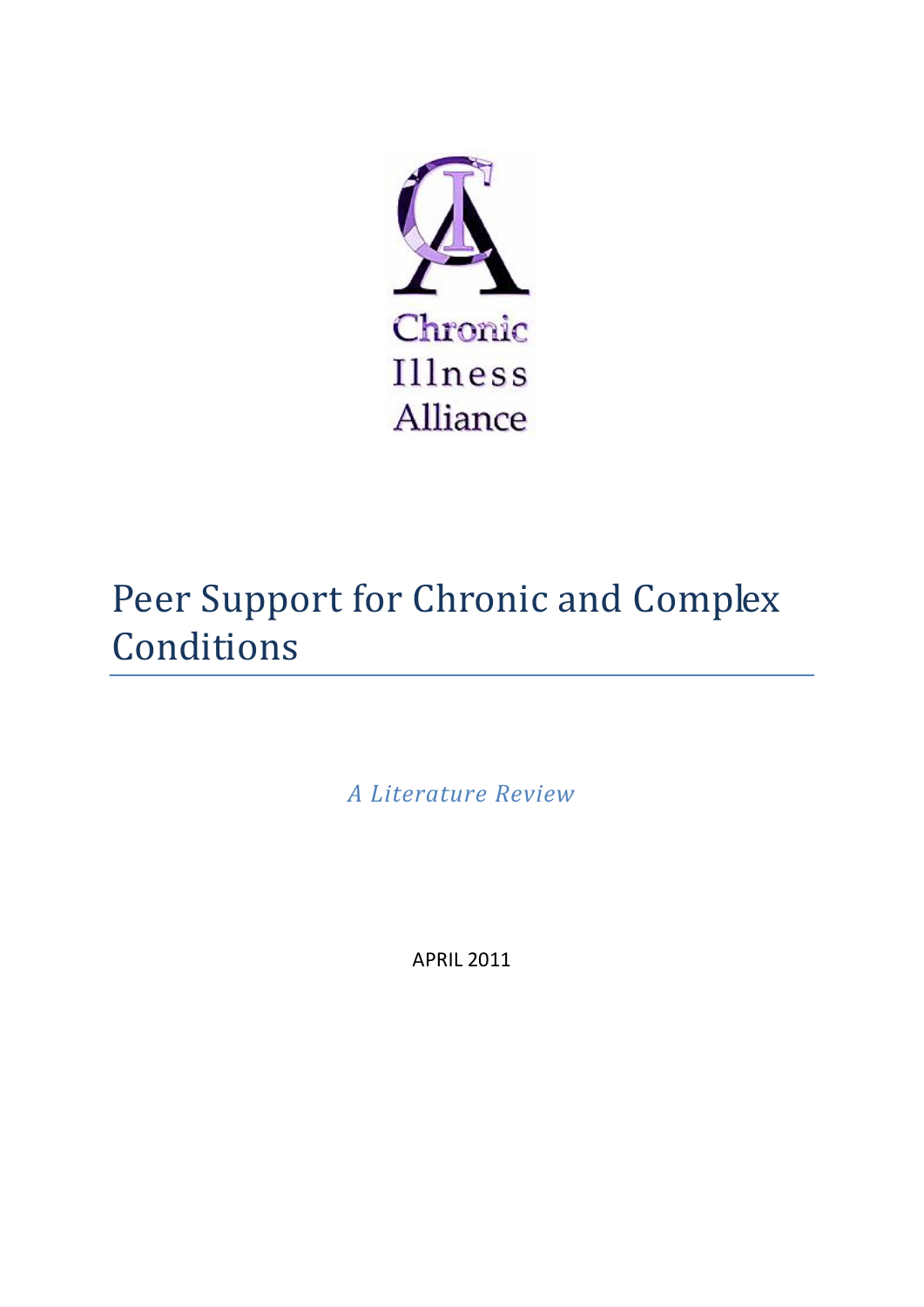# Acknowledgments

The Chronic Illness Alliance acknowledges the following support:

Project Reference Group, Department of Health

Ms Ruth Azzopardi and Mr Tim Buckley, Early Interventions Team, Department of Health

Peer Support Network

Chronic Disease Self‐Management Special Interest Group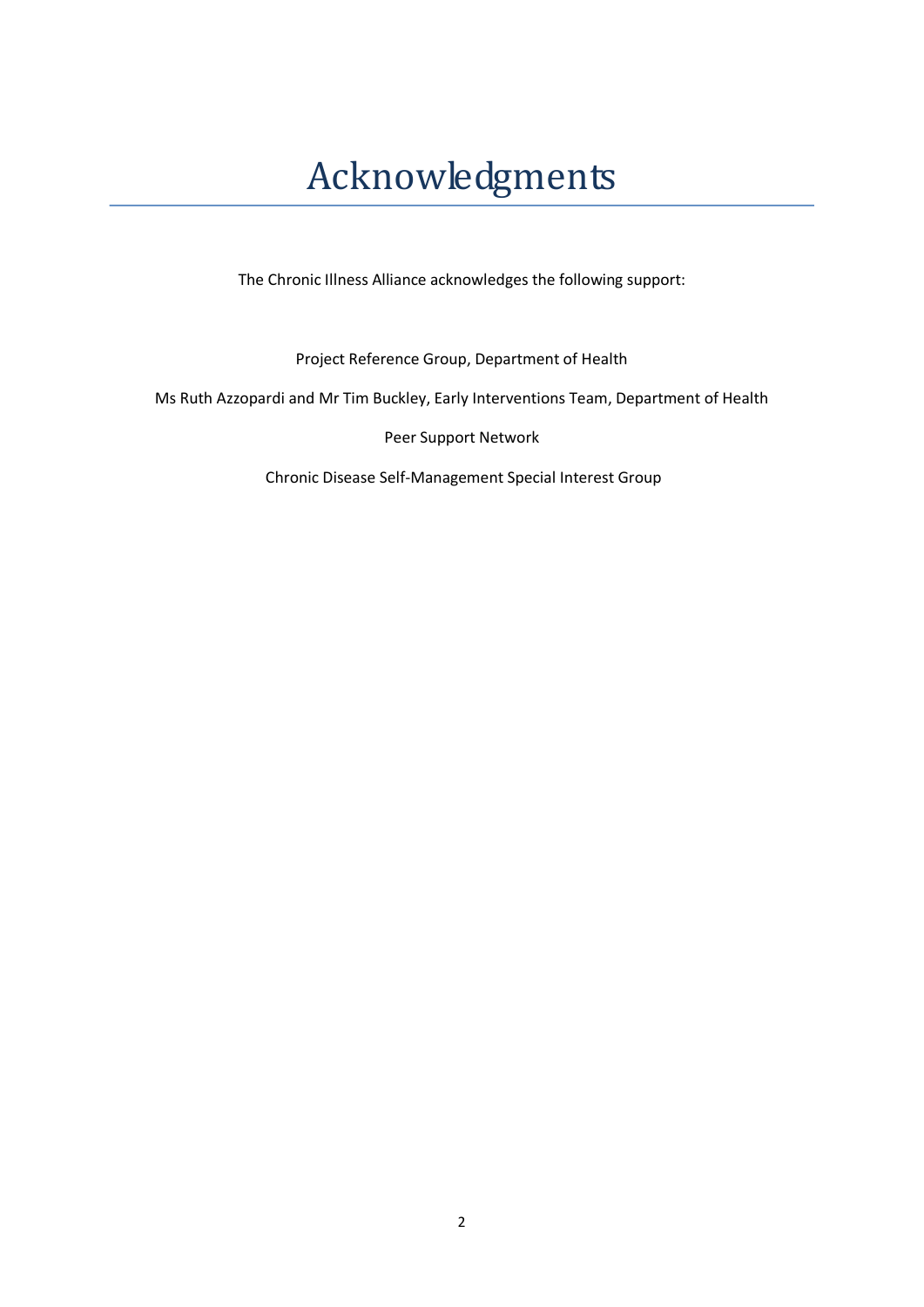| 1. |                                                                                            |
|----|--------------------------------------------------------------------------------------------|
| 2. |                                                                                            |
| 3. |                                                                                            |
| 4. |                                                                                            |
|    |                                                                                            |
|    |                                                                                            |
|    |                                                                                            |
|    |                                                                                            |
|    |                                                                                            |
|    |                                                                                            |
|    |                                                                                            |
| 5. |                                                                                            |
|    |                                                                                            |
|    |                                                                                            |
|    |                                                                                            |
|    |                                                                                            |
|    |                                                                                            |
|    | 5.4.2 Effectiveness of peer support in disadvantaged populations  19                       |
|    |                                                                                            |
|    |                                                                                            |
|    |                                                                                            |
| 6. |                                                                                            |
|    |                                                                                            |
|    | 6.2 Attributes of those who participate in peer support; attributes that make peer support |
|    |                                                                                            |
|    |                                                                                            |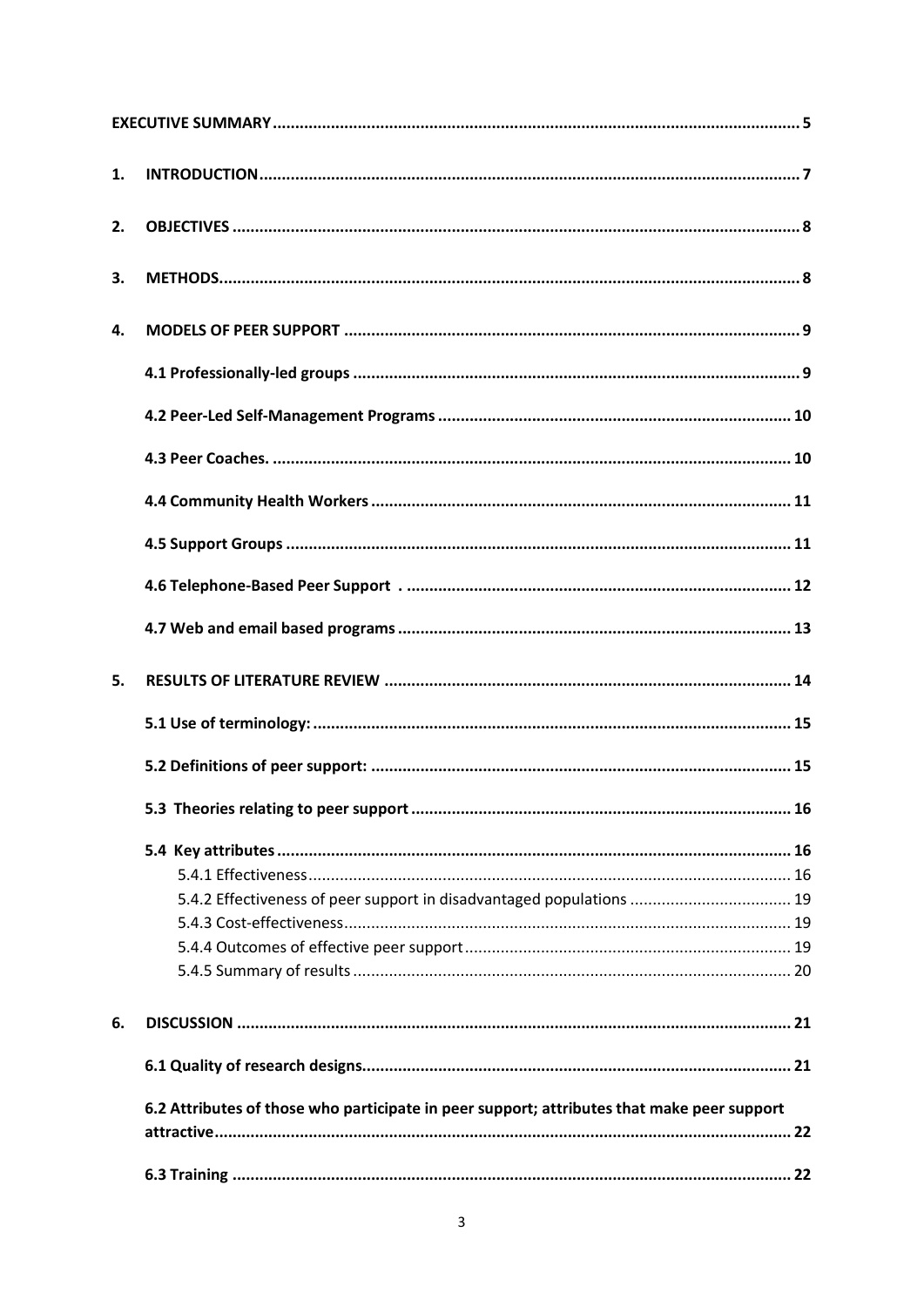| 7. |  |  |  |
|----|--|--|--|
| 8. |  |  |  |
|    |  |  |  |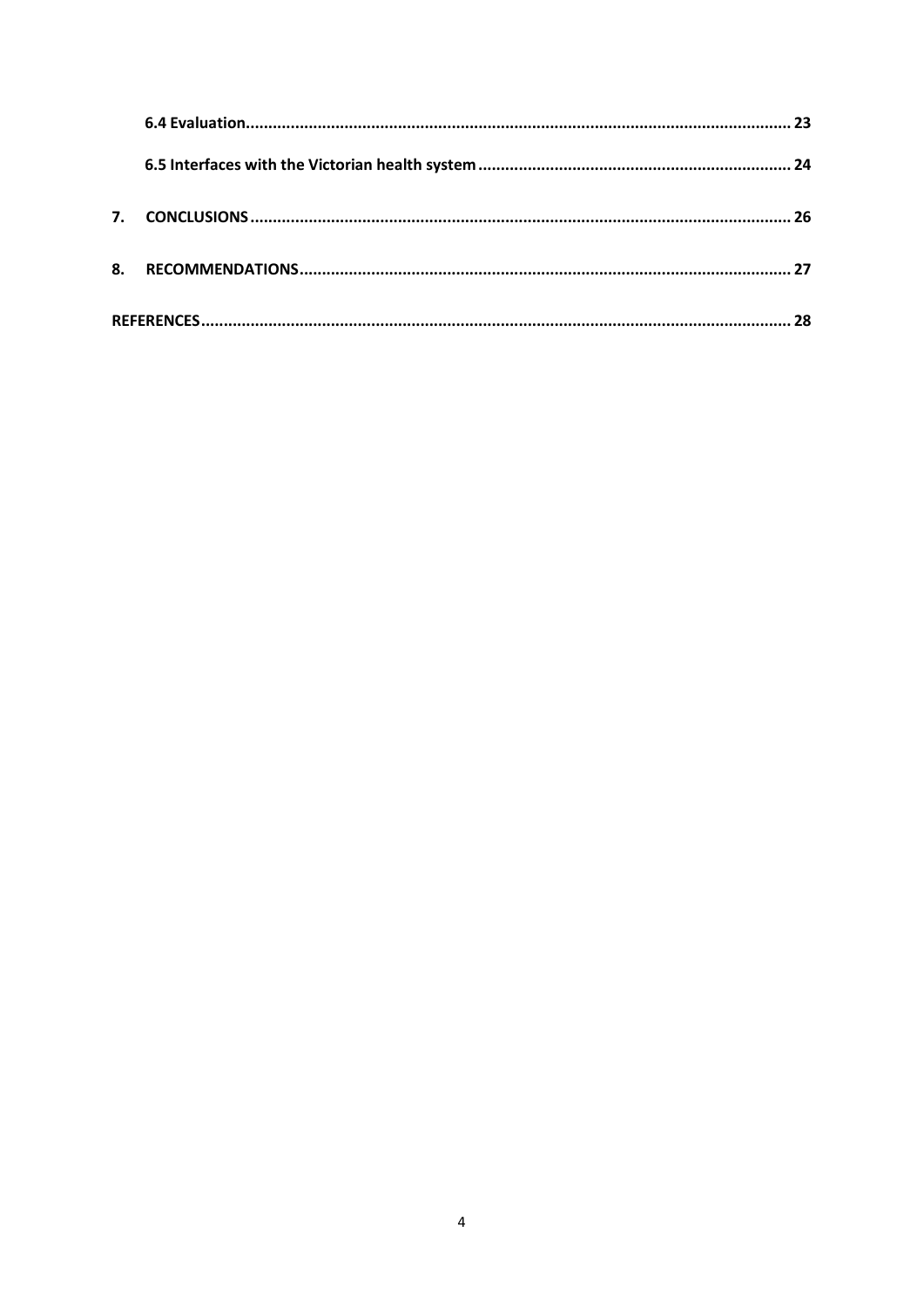#### **EXECUTIVE SUMMARY**

- 1. The objectives of this literature review were to identify effective models of peer support; which aspects of peer support are effective; outcomes of effective peer support; its sustainability and cost effectiveness; comparative effectiveness of the different models of peer support and the links between peer support and the Victorian sub‐acute and primary health care system.
- 2. The literature review used methods related to systematic searching. Two researchers searched literature using an extensive list of key words. Due to constraints, literature was confined to randomised controlled trials and systematic reviews reported in peer reviewed journals. Following review by the researchers, 55 articles were included.
- 3. There are seven models of peer support:
	- a. Professionally‐led groups;
	- b. Peer‐led groups;
	- c. Peer coaches;
	- d. Community Health Workers;
	- e. Support groups;
	- f. Telephone based peer support;
	- g. Internet and email peer support.
- 4. There is a wide range of terms used to describe peer support; most articles failed to define peer support and few articles demonstrated the research was related to theory. Most articles failed to recognise there were different models of peer support or explore the implications of the different models.
- 5. The evidence of effectiveness of peer support in the literature reviewed demonstrated: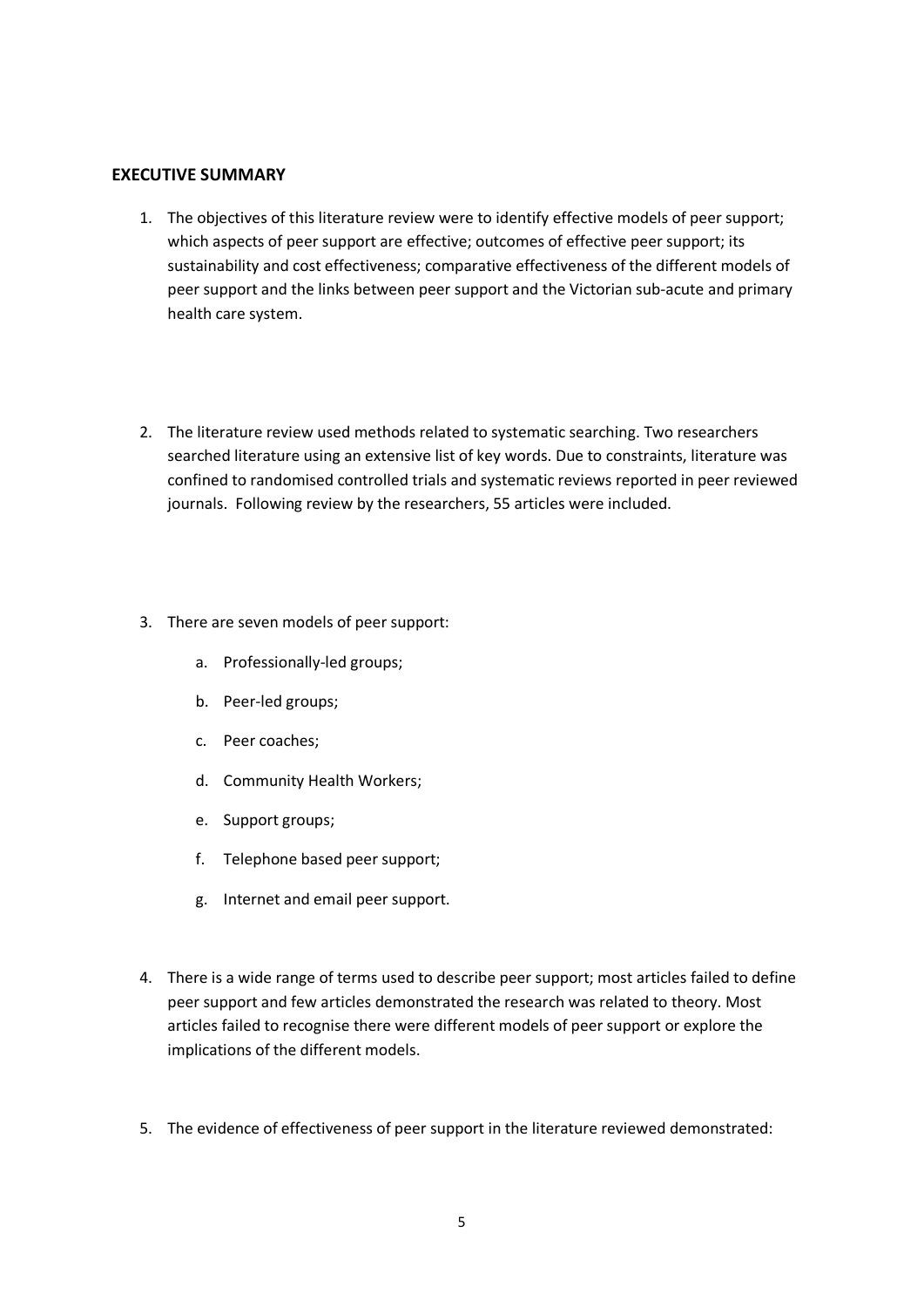- a. Shortcomings in research designs and reports made it difficult to assess effectiveness in terms of health outcomes.
- b. There was more evidence that peer‐led self‐management support was effective with socially disadvantaged groups. Culturally relevant peer support in diabetes programs for the UK Bangladeshi and the NZ Maori communities was associated with improved health outcomes.
- c. Only one article reported on cost-effectiveness. This was the UK Expert Patient Program where it was found that it was a cost‐effective part of the NHS.
- d. The most common outcome of effective peer support was improved self‐efficacy.
- 6. Systematic reviews criticise randomised controlled trials RCTs in peer support for using inappropriate research designs, not reporting all the findings including adverse ones, not explaining training programs and interventions fully. Despite these reservations authors of systematic reviews consider peer support to be effective and that improved research design and evaluation would demonstrate this. Authors of systematic reviews offer few suggestions on how research designs and evaluation can be improved.
- 7. The interface with the Victorian sub-acute and primary health care system shows peer support is well established in Victoria with all models of peer support represented. Many NGOs facilitate peer support models, where there are innovative models using social networking, telephone and internet support. Sub‐acute and primary health care organisations have links to support groups. The Hospitals Admissions Risk Program and Living Well Program encourage and support the creation of peer support groups and peer‐ led self‐management programs.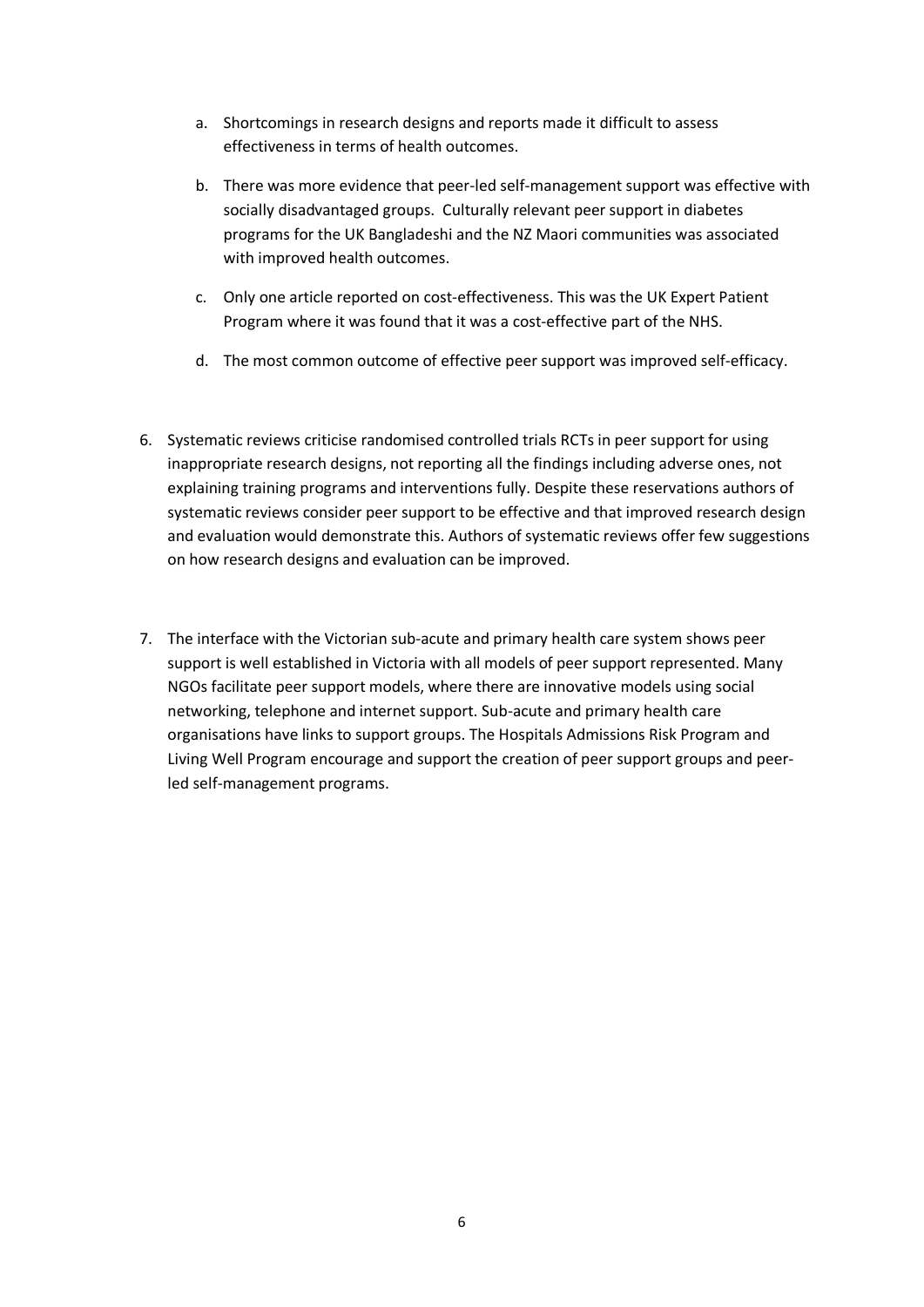# 1. INTRODUCTION

Peer support programs have been developed and sustained by not‐for‐profit health foundations for many years. It is seen as a cost-effective means to care for others with chronic conditions. However, it also has the additional advantage of allowing those who have lived with a chronic condition to share their experiences with people who have been more recently diagnosed. This form of support is now recognised as being an important adjunct to professional health care.

In 2009 the Chronic Illness Alliance established the Peer Support Network. This network comprises a number of not‐for profit organisations that facilitate peer support activities amongst their membership and clients as well as health professionals and others who would like to learn more about peer support and how it can assist people living with chronic conditions. The network identified the different models of peer support that each of its members has established. These include peers leading self‐management programs, peers working face to face with newly diagnosed people such as in hospital visiting programs, peers who speak the same language as others, peers who undertake telephone support and peers who run support groups.

The network now provides a 'one‐stop' shop in Victoria for interested people to find out more about peer support. It also means that leaders in this field are available to provide information and help to those who wish to establish a peer support program – that is, the model of peer support has been adopted by the group itself.

The Peer Support Network has identified that there are gaps in knowledge relating to peer support. These include training, evaluation and funding. These gaps largely exist because peer support is undertaken on 'a shoe string' and the available resources are needed to continue programs, with little left over for research and development. The network has shown, however, that its members operate at high standard. This group recently developed The Best Practice Framework for Peer Support and this resource is now available to community members wanting to set up a peer support model. The resource is now being utilised in Peers for Progress projects internationally (personal communication Ed Fisher August 2010).

One of the gaps that exists is the evidence base for the effectiveness and impact of the various models of peer support. This literature review undertakes to address this. Additionally, the review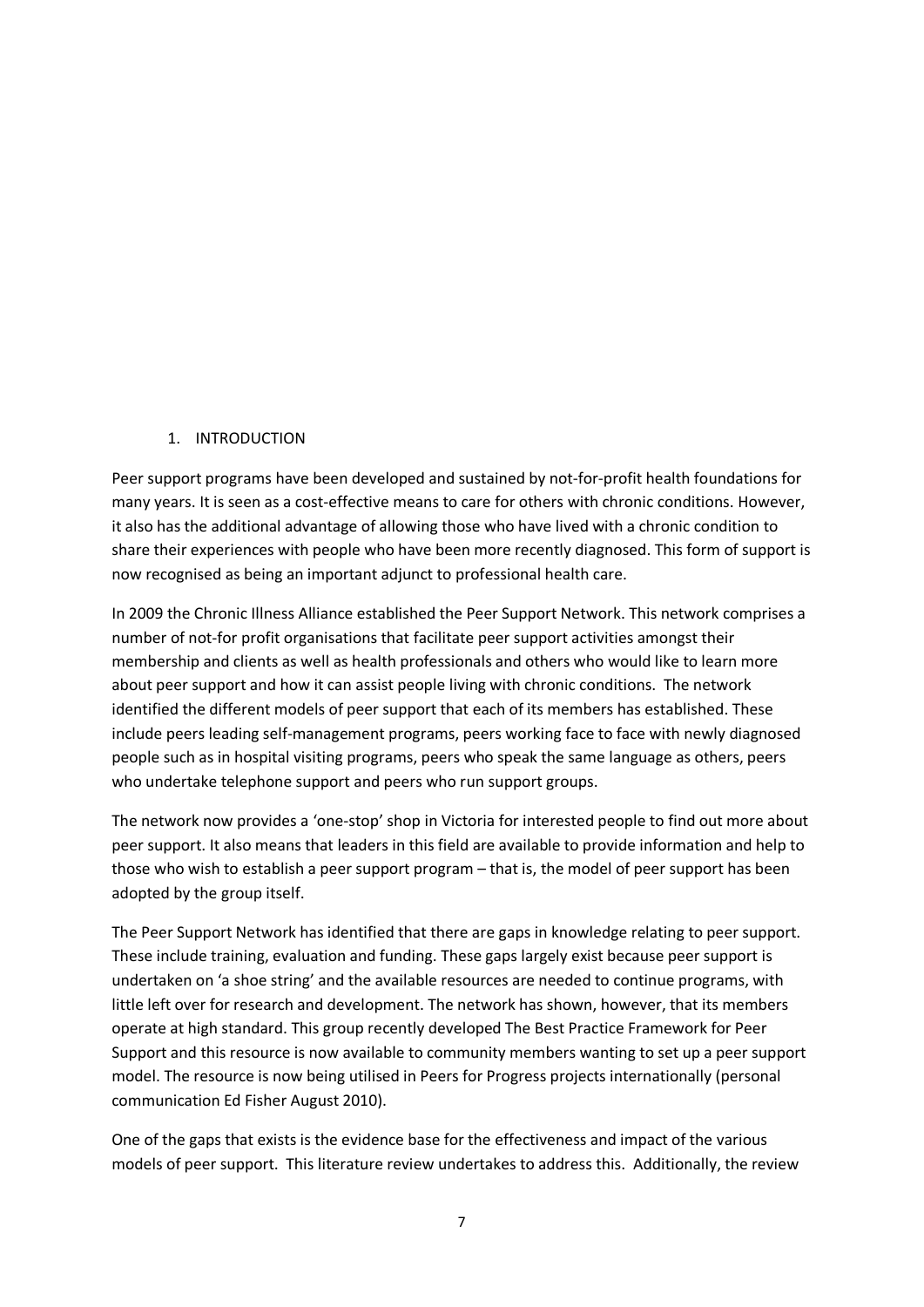offers a 'roadmap' on the points at which peer support can be further researched in order to strengthen it as a means by which people with chronic illnesses can seek to take back control of their health and quality of life.

# 2. OBJECTIVES

This literature review identifies effective models of peer support for chronic and complex conditions. Specifically, it explores literature on peer support for evidence on which aspects of peer support are effective; the outcomes of effective peer support; cost-effectiveness of peer support; the sustainability of peer support; how peer support links to sub-acute and primary healthcare and the costs and benefits of peer support.

# 3. METHODS

# 3.1 The research team:

Two researchers conducted an electronic search of the health‐related databases Medline, PubMed, CINAHL, PsychInfo, and Cochrane Systematic reviews using the following MeSH terms:

| support group                |
|------------------------------|
| therapeutic                  |
| self-help groups             |
|                              |
| support groups               |
|                              |
| Telephone, internet, on-line |
|                              |
|                              |

# Key words

Chronic, complex, peer support, cancer, asthma, arthritis, musculoskeletal, heart disease, cardiovascular, stroke, diabetes, rural/remote, homeless, social isolation

# 3.2 Inclusion strategy:

The strategy was to include articles from January 1990 to July 2010 written in English which include a sample of people with one or more chronic and complex conditions, who engaged in peer support activities as part of their health management. The initial search delivered 455 peer‐reviewed articles.

# 3.3 Selection strategy:

All abstracts of the peer-reviewed literature were read independently by two researchers. They were graded according to whether they were systematic reviews and randomised controlled trials (RCTs), articles on single or small projects or marginally concerned with peer support issues. Following review and agreement between the two researchers, it was decided on the basis of the limitations of the current literature review to constrain selection criteria to systematic reviews and RCTs. This provided an initial cut of 108 articles. This number was further reduced with the removal of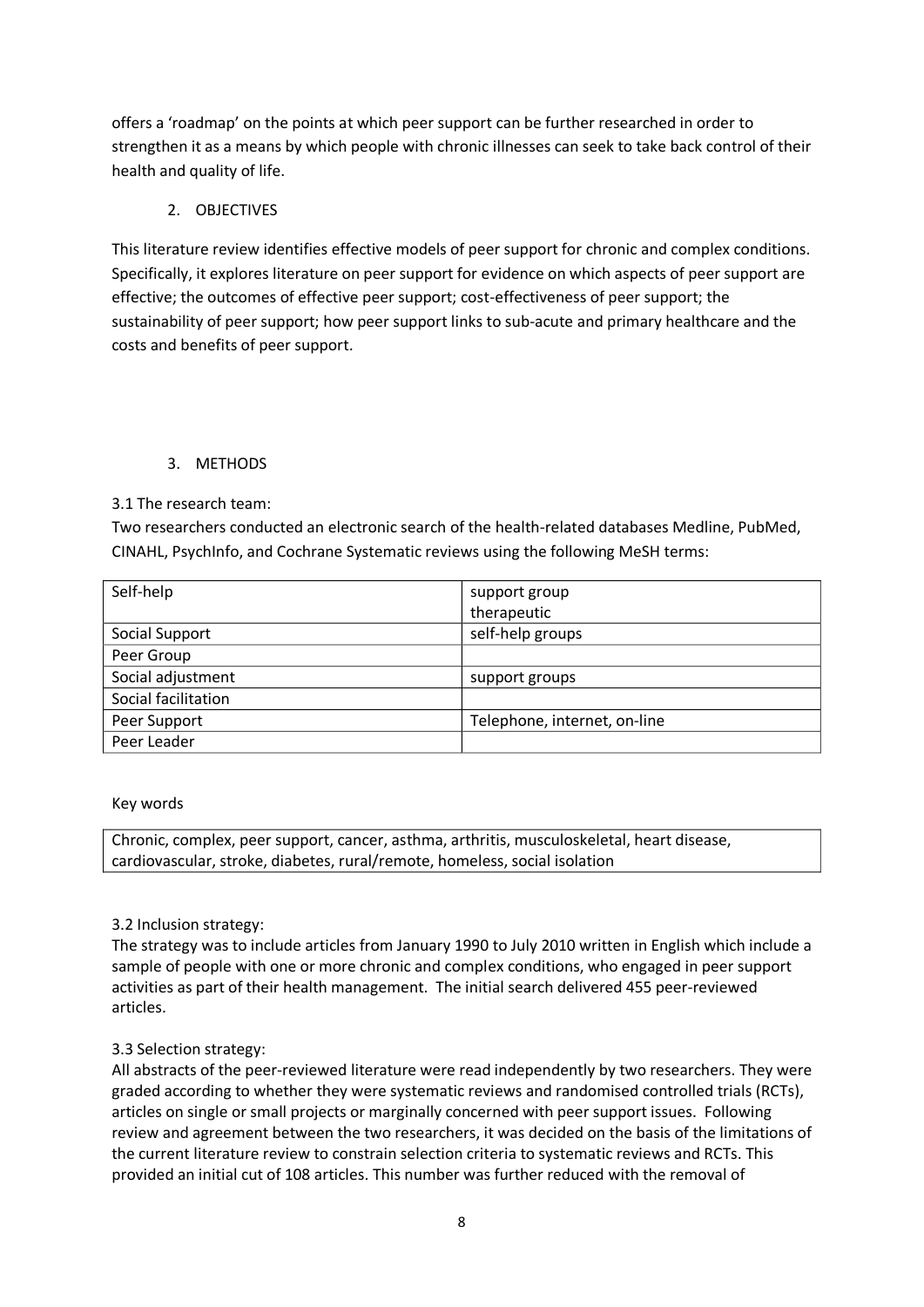duplications and articles that proved not to be relevant to peer support. The result was some 72 articles to review in full.

Complete published copies of those articles that met the inclusion criteria were obtained and read and the key attributes summarised in terms of effectiveness, outcomes, sustainability, relationship between peer support and sub‐acute and primary care, costs and benefits, populations served and models of peer support. Closer review of these revealed their inappropriateness for our purposes; for example, one referred to social support in the context of family relationships and another was concerned with peer mentoring among medical practitioners. A number of others were concerned with professionally led self-management programs. After thoroughly reading these, they were again culled to 55 articles.

Grey literature has been used for the examples to illustrate models of peer support and as examples of peer support interfacing with the health system.

# 4. MODELS OF PEER SUPPORT

From the literature review it is possible to characterise a number of models of peer support. This is a useful start to this literature review as it provides a way of ordering the many ways in which peer support can be delivered. It also demonstrates that peer support is organic, growing and adapting to the introduction of new communication technologies. Heisler (2007) characterises peer support as seven different models. These models are:

- a. Professionally led groups
- b. Peer‐led self‐management programs
- c. Peer coaches
- d. Community health workers
- e. Support groups
- f. Telephone based support
- g. Internet and e‐mail support

# 4.1 Professionally‐led groups

Professionally led groups are a model of peer support where peers are brought together to share their experiences of living with a chronic illness. They discuss the challenges they face and learn from one another as well as learning from the professional facilitator. The extent to which there is strong component of group interaction and social and emotional support among peers is governed by the leadership style of the health professional which may vary along a continuum from didactic to facilitative.

# Examples

The Living with Cancer Education Program of The Cancer Council of Victoria is representative of this model. Health professionals undertake the training to deliver the program which is run in two-hour sessions over 8 weeks. Participants are people with cancer and their family and friends. The program consists of informative material about cancer diagnoses and its treatment and care as well as self‐ management strategies. Participants are encouraged to share their emotional responses and experiences with one another. The emphasis of this sharing is to identify positive strategies to deal with the diagnosis and model these strategies in other relationships.

ChIPs (Chronic Illness Peer Support, Centre for Adolescent Health Melbourne) has group programs for young people (12‐25) with chronic illnesses. The 8 week groups are led by a health professional and a trained peer leader.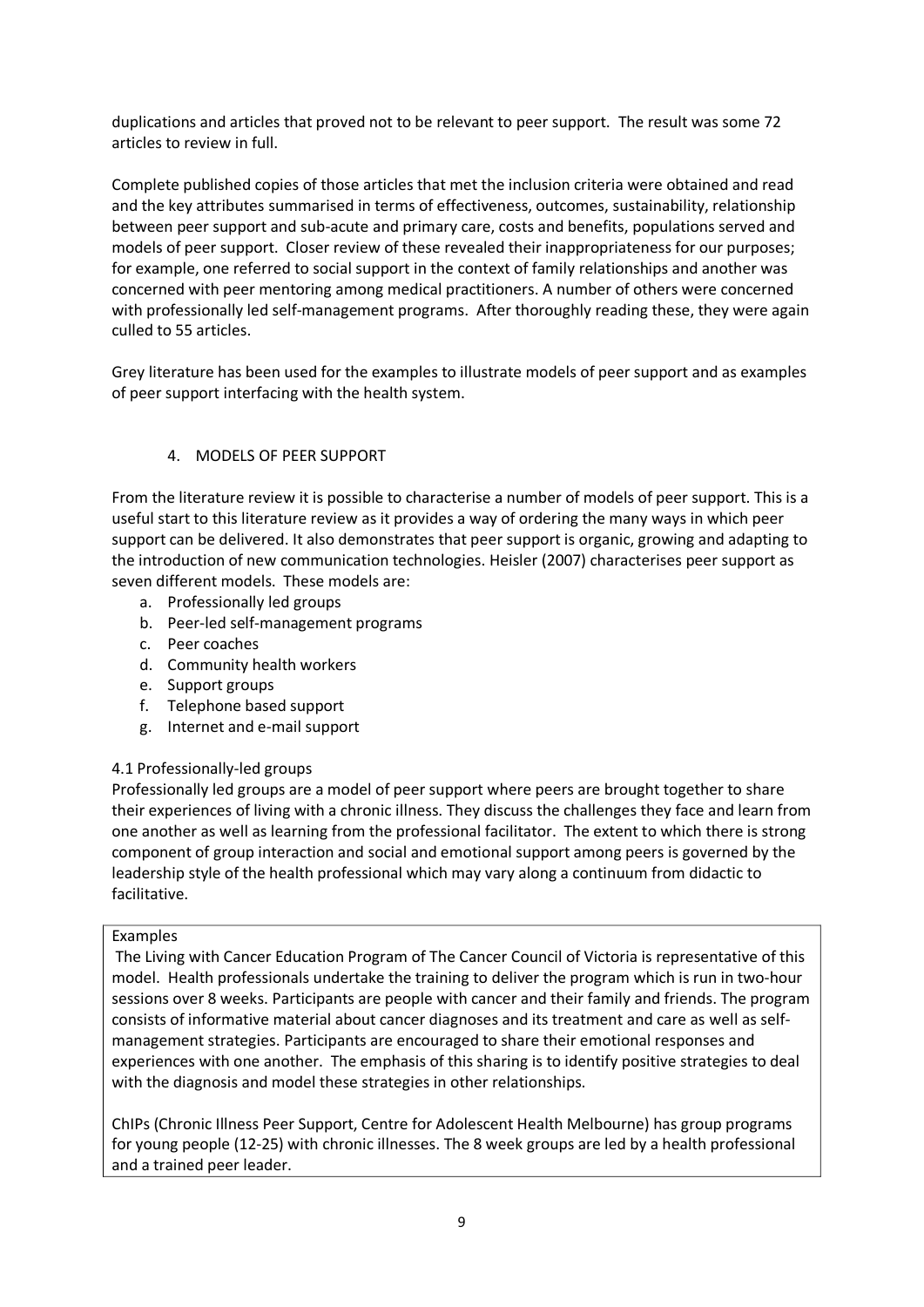#### 4.2 Peer‐Led Self‐Management Programs

Similar to the previous model, these programs are run by people who themselves have a chronic illness. Peers are usually trained in the skills required to run a program such as active listening and presentation skills, drawing up action plans and goal setting, problem solving and assertiveness. The main advantage of peers as leaders is that they serve as positive role models in managing chronic disease. Lorig and associates demonstrated that peer‐led programs are as effective as health professionally led programs (ref) while Heisler (2007) points out that, when programs are co‐led between a peer and health professional, this may result in the health professional dominating the partnership.

#### Examples

Expert Patient Program is the UK variant of Chronic Disease Self‐Management Program developed at Stanford University. In this program people with chronic illnesses who have attended the program undertake training to become peer leaders and deliver a highly structured program which has a strong research and evaluation component. The program has been subject to evaluation and is now an integral part of the UK National Health Service chronic disease management policy (ref Rogers).

Beyond Maturity Blues is a peer support program where older people are trained by Council on the Ageing to provide a program on helping with depression amongst older people.

Council on the Ageing (COTA) and National Prescribing Service (NPS) have partnered to present a Quality Use of Medicines Program (QUM) to seniors across Australia. Training is delivered by state branches of COTA to senior volunteers who deliver one‐hour information sessions in community settings. NPS provides evidence-based and updated resources to the program.

#### 4.3 Peer Coaches.

Heisler (2007) defines peer coaches as volunteers who are trained in skills similar to peer‐leaders of self-management programs but deliver services to individuals, either visiting them in their homes or in hospitals. As people who have experienced a condition, undergone the treatments and recovered, their roles are to alleviate fears and anxieties associated a new diagnosis, commencing a new treatment or coping with a recurrence. They are required to have a level of confidence and wellness and to have developed a healthy perspective on their own lives and the role their illness has played in their own emotional development. This aspect is important as they offer a level of hope for the future and represent the good outcomes of treatment a person will be undergoing. In the US, peer coaches have roles in introducing patients to cancer treatments, organ transplants, dialysis, alleviating postpartum depression, and taking on supportive roles such as visiting people with HIV/AIDS.

An interesting tangential debate concerns the use of current injecting drug users as peer educators to teach the safe use of injecting drugs. One side of the debate suggests that current drug users are in constant contact with their peers and are more likely to be trusted than ex-users or even those who are on substitutes such as methadone. The other side of the debate explores the difficulty of employing current users by a service, including drug use during work time and lack of trust from their colleagues. One of the solutions offered in this article by the policy officer at the Australian Federation of AIDS Organisations (AFAO) is employing a mix of non-users and users in outreach. services. *(AFAO Discussion Paper: Employment of current IDUs www.hivpolicy.org/Library/HPP001076.pdf)*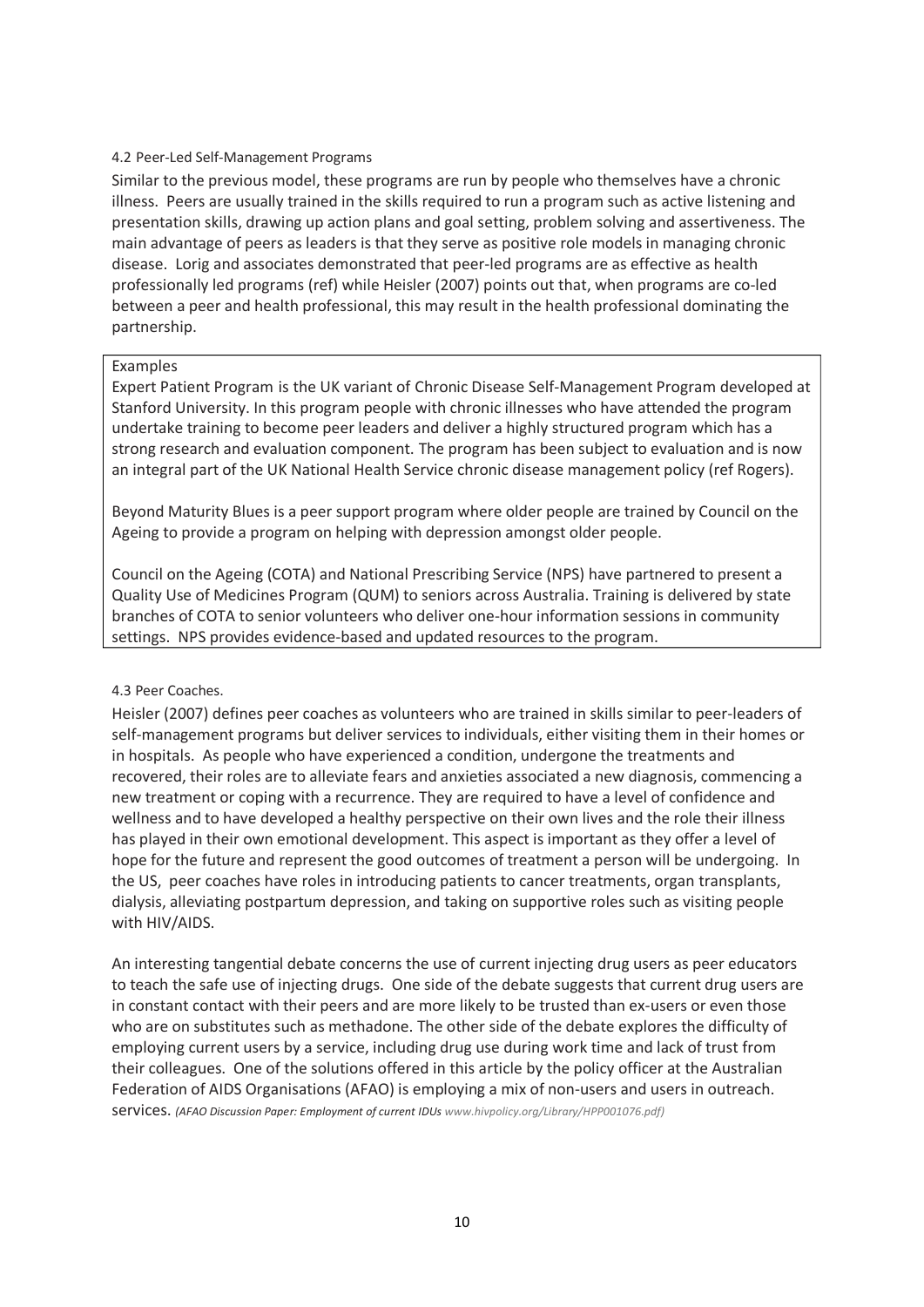There are examples of peer coaches in Australia but they are not usually referred to as coaches since this term is associated strongly with Health Coaching which is undertaken by health professionals and also has a strong association with mentors in the educational field.

# Examples

Cancer Connect, Cancer Council of Victoria links people with cancer to a volunteer who has had the same form of cancer and is of a similar age and background. The Cancer Connect volunteer has received training from the Cancer Council and remainssupported by the Cancer Helpline. Their role is to offer emotional support and practical help.

Buddies in HIV/AIDS have been widely used in all HIV/AIDS programs across the world. Buddies undertake emotional support for newly diagnosed people as well as offering practical guides to dealing with HIV discrimination. In developing countries 'buddies' are likely to have a role in promoting awareness of HIV and have a prevention role, in addition to offering support and reducing the stigma communities may attach to having this condition.

The MS Society of ACT/NSW/Vic has peer support workers who provide telephone, face to face and on‐line support from people with MS to people with MS. These people receive training to undertake this service.

# 4.4 Community Health Workers

Community health workers are associated with ethnic or geographically remote communities (Heisler 2007). Community health workers are likely to have some more formal training than volunteers receive and they are likely to be part of the paid staff. Community Health Workers are peers in the sense that they are usually members of the community they serve rather than having a relationship through an illness. Thus they share social and cultural experiences in common. This commonality can contribute to better adherence in the community because there are basic understandings of the community needs. 'Promotoras' are Hispanic community health workers who work in health promotion for the US Hispanic community.

# Examples

Indigenous community health workers are employed in community controlled health organisations in remote Australia. They generally undertake Certificate III or IV training in health work with a registered training authority. Their roles can be very broad including health promotion, preventive work, education and support.

Community health workers are also commonly associated with ethnic community groups in metropolitan areas of Australia. They may be highly skilled in unrelated areas but work in health promotion and chronic disease management when the funds are available to employ them. As skilled literate members of a community they are held in high regard and have the ability to bridge the gap between health professionals and consumers by providing information in a manner that is understood. Some areas where community health workers provide benefits are immunisation programs, diabetes prevention and projects to reduce family violence.

# 4.5 Support Groups

Support groups are a peer support model that contributes to health systems world‐wide. Often termed self‐help groups, this term encapsulates that peer support is intrinsic to their structure. The Collective of Self‐Help Groups (COSHG) defines self help groups as 'groups of people who get together with others "in the same boat" to support each other, share experiences and knowledge, and work together to improve their quality of life'. Groups are involved in a variety of activities, such as meetings, information, phone support, producing newsletters, social gatherings, advocacy and campaigns.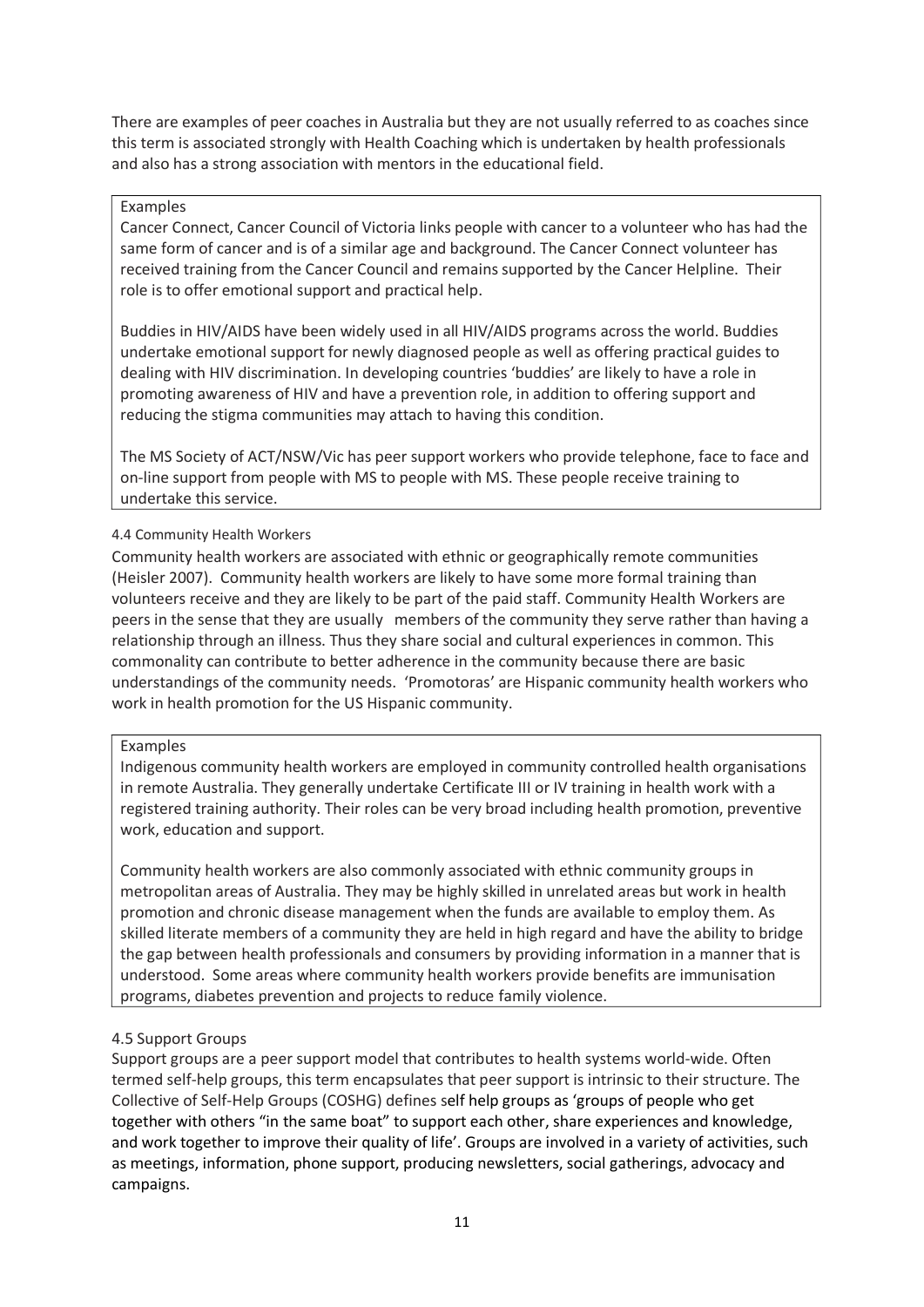Support groups are generally associated with a single condition. They are run by the members through a committee system where office holders are elected by, and from, the members. Traditionally support groups held regular face to face meetings where information, formal presentations and sharing of experience took place. While this is still often the case, 'virtual' support groups now operate.

Support groups may be associated with hospitals, community health services or operate autonomously in the community. Not for profit organisations often have support groups associated with them and these are likely to be facilitated by peer support volunteers or by health professionals working in the not-for-profit. The extent of the association between support groups and a larger organisation may vary from the support group being seen as part of the organisational structure through to simply letting them use a room and having no further involvement.

As groups that are largely volunteer‐run, they often rely on their association with larger organisations for resources such as a meeting venue, office materials and access to health professionals for advice and as speakers. Such an association also provides support groups with recruitment of newly diagnosed people. In return, organisations benefit from having a volunteer group prepared to help out with other tasks such as fundraising and a place to refer people who request peer support.

Levels of training that support group leaders receive are variable across support groups. Where the support group is part of a larger organisation it is likely that some level of training is required as this is considered to be part of organisational quality control and risk-management. Support groups that have no such association may not have trained support group leaders.

# Example

There are 18 metropolitan‐based arthritis self‐help or support groups and 31 similar groups in rural Victoria. These are linked to Arthritis Victoria which assists them with resources and advice. The groups are otherwise independent, with their own governance structure and many have established relationships with health services in their local area. Arthritis Victoria encourages people with arthritis to establish their own group if one does not already exist close by.

# 4.6 Telephone‐Based Peer Support

This model overlaps with the previously discussed peer coaching which may take place over the phone. It is often used in conjunction with other forms of support. For example, it might be combined with self‐management courses to keep people motivated between meetings. Telephone peer support is usually undertaken within an organisational structure, where peer supporters have access to phone lines and/or are reimbursed for the calls.

Telephone‐based peer support is useful in remote areas where it is difficult to access face to face services. It is also useful where anonymity and confidentiality is an issue or, as in depression, where the motivation to socialise is low.

Training of telephone peer support is similar to other forms of peer support training.

Examples

The following examples have been cited as they show innovative use of telephone‐based peer support.

# Depression

Researchers at the Flinders Health and Behavioural Research Unit in collaboration with researchers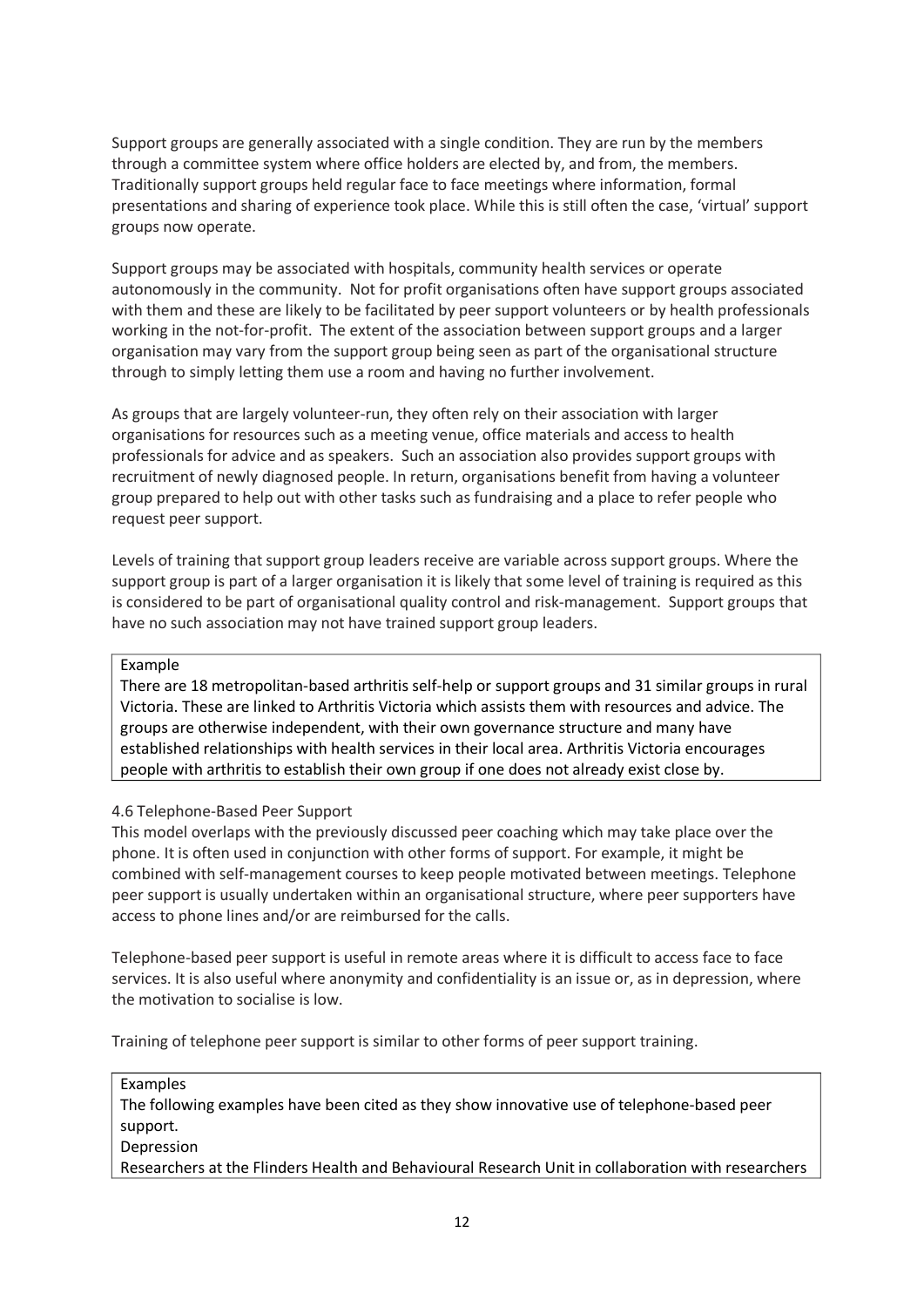from the University of York (UK) and University of Michigan (USA) are piloting an international peer‐partner support program linking people in treatment with depression across national boundaries via telephone voice‐over internet protocol (VOIP) and a study website. People with depression are often awake at night or in the early hours of a morning and may be feeling anxious and out of control but unable to contact help because family, friends and telephone lines are not available to them at these times. Peer-partners operating in different time zones are able to provide support when others are not available locally. Postnatal depression

A recent Canadian RCT tested telephone support provided by women who had recovered from postnatal depression to women at high risk of developing the same condition. The telephone supporters were provided with training and then paired with a high risk woman whom they phoned from time to time over 12 weeks. The women who received telephone counselling were 50% likely to have developed depression than those in the control group, and the chances that an individual woman would benefit from the counselling were one in eight or nine.

This RCT is cited in Peers for Progress literature as evidence of the value of telephone peer support in postnatal depression.

*Author: Dennis C‐L et al. Effect of peer support on prevention of postnatal depression among high risk women: multisite randomised controlled trial. URL: http://www.bmj.com/2009;338:a3064*

(Note: this RCT not included in review as PND not part of the search protocol)

#### Gay and Lesbian Welfare Association Queensland

This is a telephone counselling service provided by people who are gay, lesbian, bisexual or transgender to assist with enquiries from other people who identify as having these characteristics. Calls are confidential and no names used.

Telephone counsellors receive 7 weeks training in telephone counselling skills, 'coming out', gender identity, safer sex and sexual health, discrimination and domestic violence in same sex relationships.

# 4.7 Web and email based programs

These programs overcome problems of distance, having contact with others who have rare conditions and problems of stigma and discrimination. Where carers who are strapped for time are concerned, these programs provide support that would otherwise not be possible to access. In the case of rare conditions it may not be possible to meet other people in the same city but it becomes possible to make international contacts. For those people who choose not to identify themselves, web-based peer support programs are helpful to gain support.

Technology means that support between peers takes place with the sharing of information and emotional responses through 'real time chat rooms' where messages may be publicly available or shared only between individuals. This is much the same as face to face meetings. More recently blogs have been added as another means of peer communication.

Web-based and email peer support may be moderated by a paid administrator as is the case with on‐line forums from Cancer Councils across Australia. This is recommended for quality control and risk management. In the case where they are started by a person who is either a consumer or carer, that person may be the administrator and the moderator. The extent of control over what is posted and how others use the site will depend on the moderator's views of how the site should work for those who access it. Heisler (2007) points out that little is known about the risks and benefits of professional moderation over peer moderation or no moderation.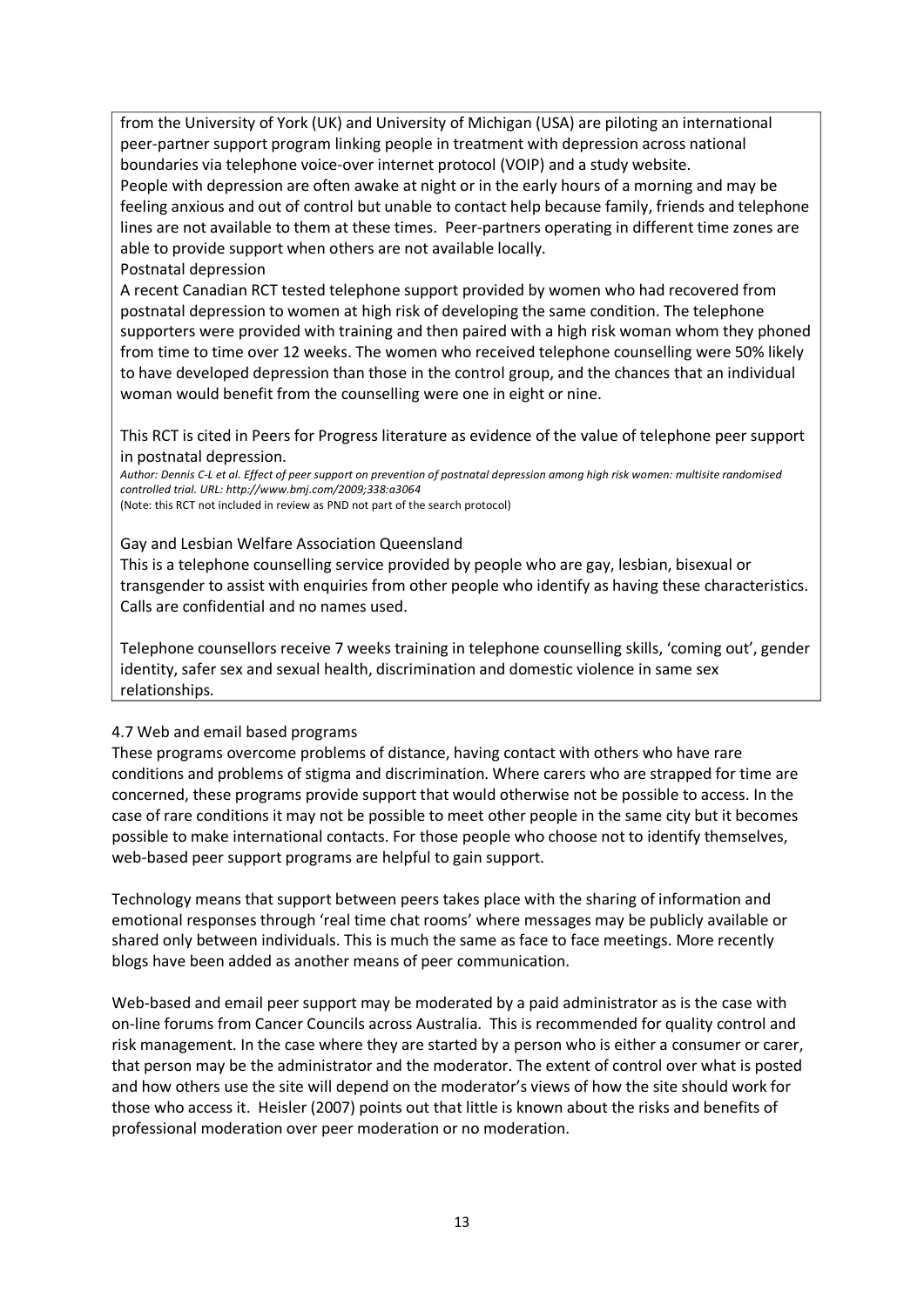Evidence suggests that adding peer‐support, such as chat rooms to internet based self‐management programs or face to face programs, increases their effectiveness (Heisler 2007; Glasgow 2003). However, further research is needed to establish whether improvements are maintained by this means and how best to integrate use of new technologies into established services (Glasgow 2003).

# **Mike's World. An On‐line Cancer Support Group** *http://mikelizr1.com/*

# **What is an online cancer support group?**

Wednesday, 01 December 2010 18:40 | Written by Administrator |

An online support group is a place for all people touched by Cancer, whether it is family friend patient or survivor where the best medicine is to talk with others in similar situations. There are no financial gains or miracle cures offered on these sites, just people that have been or are currently affected by cancer in some way or another.

I have personally dealt with the loss of a loved one, my daughter who bravely fought for three years….Being able to share experiences with others was something that helped me through this difficult period and no matter how bad I felt my situation was there were those out there whose predicament was worse.

So the purpose of this site is for people to get and give support and to just be there for each other. Being able to talk to strangers who can offer advice and not be emotionally involved with you and your family personally is a wonderful thing and gives you a strength that you didn't know you had.

Some people were afraid to use the site because they could not spell or write what they thought was correct and proper English, support is not about your grammatical skills or use of computers, nobody cares how good or bad your spelling is, it's not about that but about support so don't be frightened to jump in bad spelling and all. Last Updated (Wednesday, 01 December 2010 19:12)

Dementia Net http://www.dementianet.com.au/

Dementia Net is an Australian online information service. It allows people with dementia and their carers to interact with others via online chat rooms. These chat rooms require a person to subscribe so they are quarantined from the more public parts of the site. There is also a place to ask questions which will be publicly answered by a list moderator who is employed as such. Another part of the site allows people to keep a diary of their experiences which can be private, or shared with others. Public diaries mean that others may comment and offer advice.

# The Carers Chat Room http://www.carersnet.org.uk/chat/chat.html

The carers chat area for the UK Carers Net was developed by The Princess Royal Trust for Carers. This chat room allows carers to communicate with one another around the UK and the world. The chat room is in 'real time'. Carers in the chat room at the same time chat together using keyboards. Carers Net advise participants they should never give out personal contact information such as telephone numbers, home address or other personal information to anyone in the chat room. This chat room has an open door policy that allows anyone to enter. However, to use the chat room participants need to register with The Princess Royal Trust for Carers via the chat area of the website and a registration code is then sent to their email address.

5. RESULTS OF LITERATURE REVIEW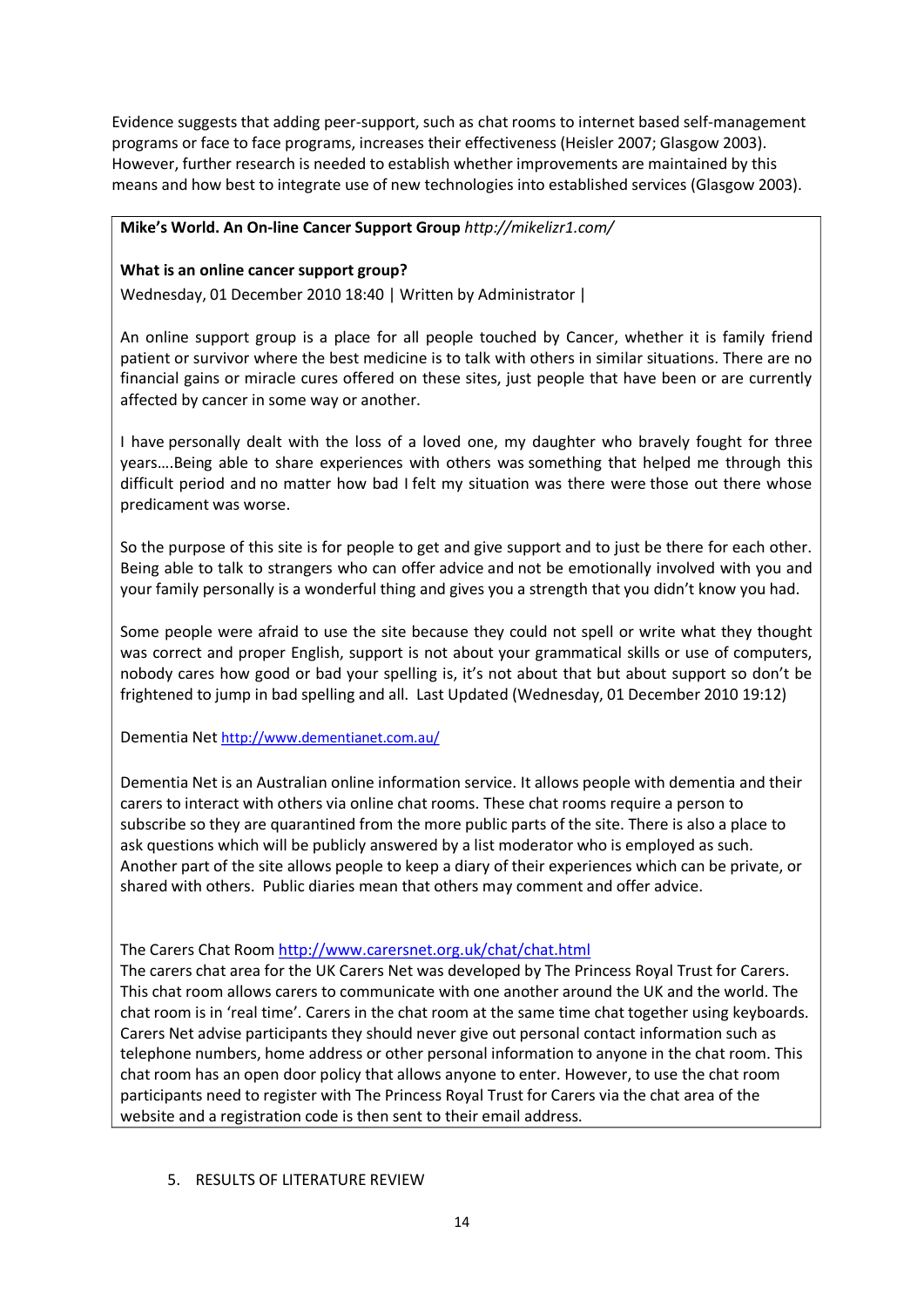# 5.1 Use of terminology:

The literature review demonstrated there is a wide range of terms associated with models of peer support.

'Lay‐led' and 'lay‐leader' are largely confined to self‐management literature (see for example Newbould et al 2006; Barlow, Edwards, Turner 2008; Wilson and Mayor 2006; Griffiths, Foster, Ramsay, Eldridge and Taylor 2007; Lamb et al 2002; Griffiths, Motlib, Azad, Eldridge Feder et al 2005).

Lay community health workers are seen as a form of peer support. Diabetes New Zealand has lay community health workers who are volunteers, trained by a diabetes specialist nurse working with Maori and Pacific Islander communities near Auckland (Simmons et al 2009).

'Peer support' and 'peer provided services' are broader terms and may refer to support groups, peers working in conjunction with health professionals in a formal program or services delivered by peer with a chronic condition to others with the same condition (Solomon 2004).

'Expert patient' refers to lay leaders trained in the Expert Patient Program modelled on the Stanford Chronic Disease Self‐Management Program (CDSMP) in the United Kingdom.

'Peer mentoring', 'peer support' or 'support intervention' (Riegel and Carlson 2004) refers to support by mentors to reduce isolation and allow older people to remain at home. People who share a common problem have a unique resource to offer one another.

Heisler (2007) uses the term 'peer coaches' or 'mentors' in relation to one-on-one meetings of trained peers with others with the same condition.

'Peer advisors' is used by Whittemore et al (2000) to describe support and education provided by elderly people who were given health education to support other elderly people. Peer advisors may be matched according to similar experiences or life events such as diabetes or myocardial infarct. Whittemore et al (2000) used 'peer informant' interchangeably with peer advisor.

'Peer counsellors' refers to a paraprofessional relationship that occurs between two older adults, one of whom is in a situation of authority (Crane‐Okada et al 2010). The peer counsellor doesn't have to have the condition.

'Peer advisors in diabetes' (PAD) were people with type 2 diabetes trained to deliver the CDSMP on the Isle of Wight (Baksi et al 2008).

# 5.2 Definitions of peer support:

Most articles failed to define peer support or recognise differing models of peer support.

Elstad et al (2010) define peer support as 'social support shared among people living with a chronic condition or sharing a health need or objective'.

Heisler (2007) defines peer support as support from a person who has experiential knowledge of a specific behaviour or stressor and similar characteristic to the target population. Heilser emphasises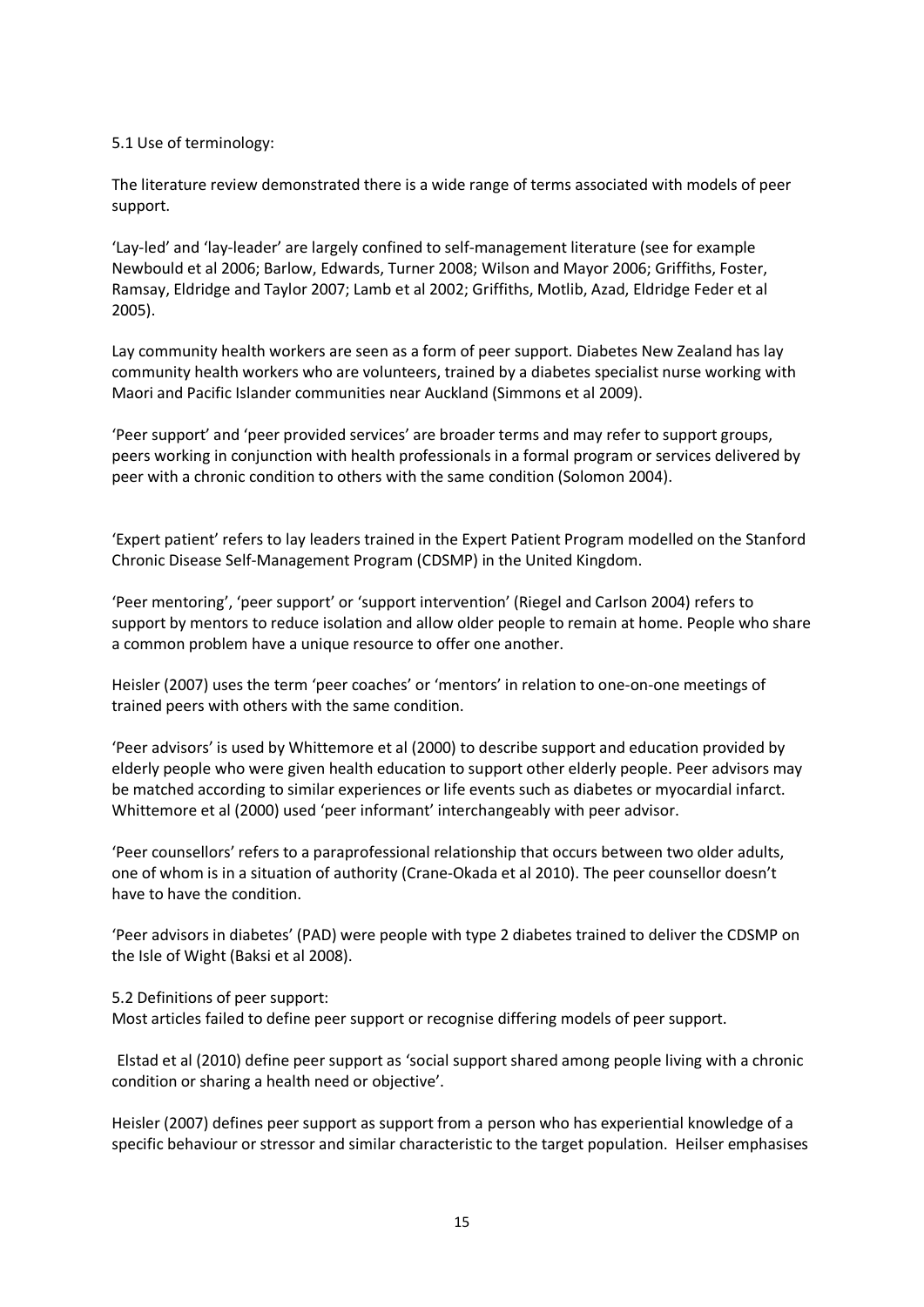the mutuality of peer support (mutual exchange of experiences when people identify with one another's experiences).

Dale et al (2008) defined peer support in health in three categories: emotional support (including encouragement and attentive listening); appraisal support (including communication of information for self-evaluation, motivational encouragement and reassurance); and informational support (including provision of information relevant to problem‐solving).

The WHO Peer Support Program in Diabetes (2007) defines peers as having diabetes or being affected by diabetes. They are volunteers and not employees; they do not replace professionals; they are advocates; their community needs and resources often define their role. The role develops as part of an existing health service or nongovernmental program. Similarly Dale et al (2007) defined peer supporters as people with diabetes who have a role in providing education and support.

Peer support refers to support provided or exchanged by people facing similar challenges or problems, e.g. cancer (Ieropoli et al 2010; Tilkeridis et al 2005). Hoey et al (2008) emphasise that sharing experiences is the essence of peer support in cancer.

Peer mentoring provides peer support (Riegel and Carlson 2004); this use of the term emphasises that mentoring is mutually supportive for both mentor and mentee.

Peer support has also been defined as 'the provision of emotional, appraisal and informational assistance by a created social network member who possesses experiential knowledge of a specific behaviour or stressor and similar characteristics of the target population, to address a health‐related issue of a potentially or actually stressed focal person' quoted in Paul et al 2007).

# 5.3 Theories relating to peer support

Most articles did not have a theoretical basis for peer support.

Hoey et al (2008) describe two theories relating to peer support: one in which there is a direct effect on health outcomes whereby peer support lowers feelings of isolation and depression, improves a sense of well‐being and encourages healthier behaviours and the other where peer support is seen as a buffer to stress by improving coping skills and behaviours. The former theory was evident in Murrock et al's (2009) article where peer support was defined as 'camaraderie' and fostered attendance at the dance classes. This definition was seated within a social cognitive theory which relates to creating efficacy within a supportive social environment as the key to individual behaviour change. Simply expressed, the authors hypothesised that individual responses to diabetes would improve when people undertook an enjoyable physical activity within a supportive environment amongst their peers.

# 5.4 Key attributes

We examined the evidence from the literature in terms of a number of key attributes.

# 5.4.1 Effectiveness

Du et al conducted a literature review to explore evaluation models for self-management programs. The aim was to establish a general evaluation system in self-management. While not specifically about peer support, this review covers lay-led self-management programs.

Dale et al (2008) found that peer support telephone calls reduced depressive symptoms but overall did not show a great deal of effectiveness. Trials were generally of poor quality and Dale et al recommend better RCTs.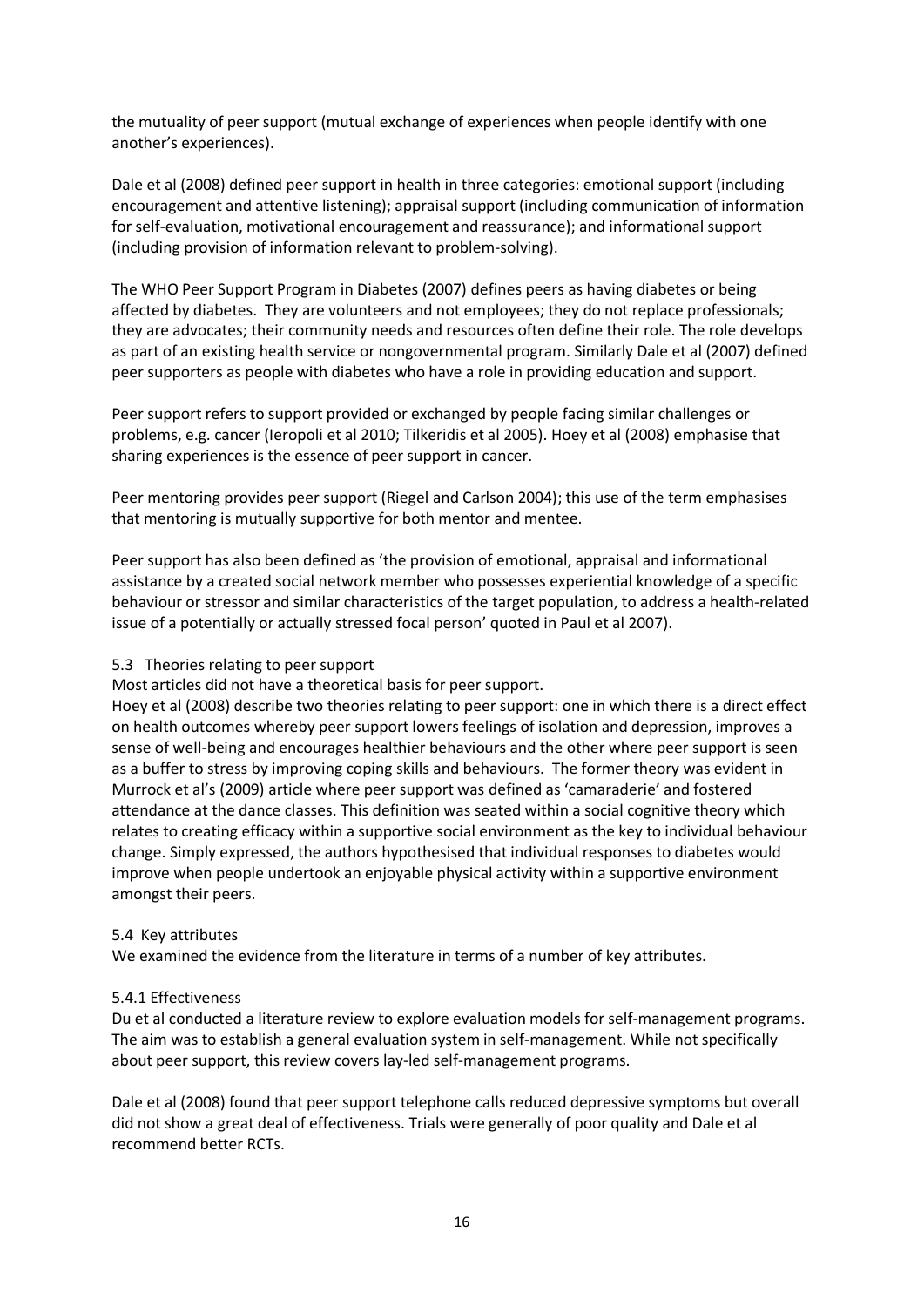Riegel and Carlson (2004) tested the effectiveness of peer support for people with heart failure (HF) with regard to providing support for isolated people with HF. Peer support improved self‐care amongst the intervention group though there was increased resource use because people sought help earlier; the study could not assess whether this was appropriate or not; it did not improve support; there was low enrolment and inability to maintain the participants.

Schwartz and Sendor (1999) focused on the outcomes of offering support for those who provided telephone support during a RCT. They recognised that support may be 'symbiotically beneficial'. This mutual benefit might arise when people are assigned to help people with whom they have some chance of developing a personal relationship. Supporters reported more benefits than those they helped; this was measured both quantitatively and qualitatively e.g. self-efficacy, life satisfaction, improved depression scores and physical role limitations.

Heisler (2007) discusses the benefits of volunteering to provide peer support on the health of volunteers. Heisler argues that there is good evidence for the benefits of face to face peer support programs and that peers are effective leaders of such programs. They are good role models; can run programs out of hours; maintain contact with participants. Heisler considers there is evidence for the improvements in chronic disease management when peer support is telephone based. Web and email support also can be done by peers. Evaluations of projects with Internet discussion boards and internet self-management programs have shown results similar to face to face self-management.

Taylor et al (2009) conducted a Cochrane Review and found that lay‐led self‐management programs led to small, short term improvement in self‐efficacy, self‐rated health, cognitive symptom management, and frequency of aerobic exercise. No evidence demonstrated that they improve psychological health and health related quality of life.

Kennedy et al's (2007) report on RCT of lay-led self-management program in UK concluded that they are effective in improving self-efficacy level and energy levels and are cost-effective within the UK health system where they are likely to be paid for by NHS.

Fu et al (2008) compared lay‐led and professionally led self‐management programs. Only changes in self-rated health differed significantly between the groups. Patients in the lay led group had significantly improved rates of fatigue while those in the professionally led group had better self‐ rated health scores.

Dale et al (2008) measured improved self-efficacy through peer led telephone support from peer supporters. This was an RCT where peer telephone support was compared to health professional telephone support. Those people who received peer telephone support considered it very helpful and would recommend it to others. There was a rise in self confidence related to managing diabetes and rises in adherence and exercise. There was no evidence of telephone support leading to improved outcomes whether delivered by health professionals or peer supporters.

Collela and King (2004) undertook a literature review on peer support with regard to its effectiveness in supporting patients recovering from cardiac surgery. Based on the evidence, they consider it has the potential to improve outcomes for those who have undergone cardiac surgery, assist carers and ease financial burdens on the health system. They also consider the value it has to the peer supporter in maintaining their own health following cardiac surgery.

Griffiths et al (2005) undertook a CDSMP in Bangladeshi using trained peer supporters and found that the benefits were marginal and possibly limited by poor uptake and poor attendance.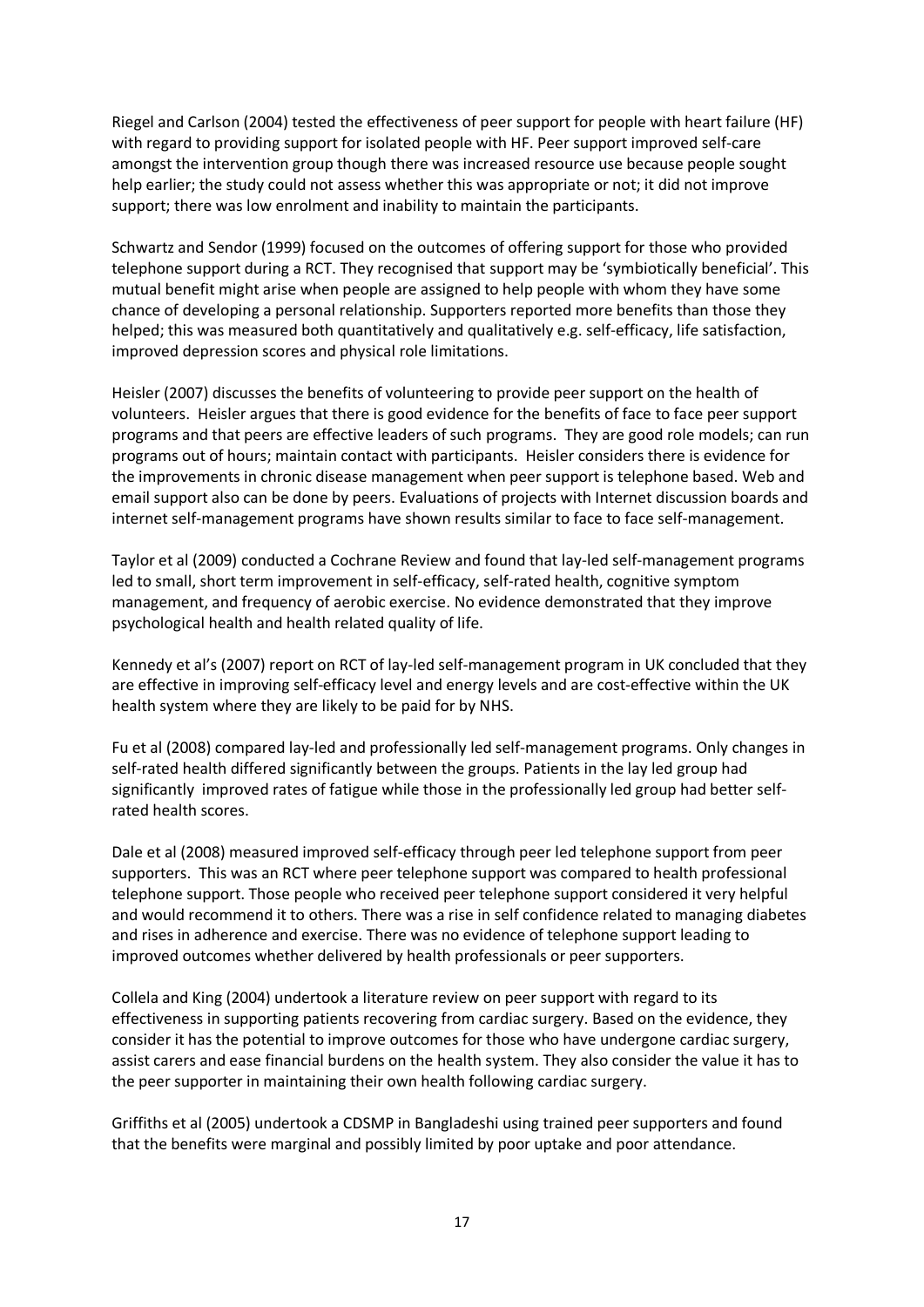Funnell (2009) undertook a literature review of peer support and concluded that, while health professionals could fill the role of providing ongoing support and strategies to improve behaviour change, peer supporters were equipped to provide the long term support required in self‐ management. She concluded that, with training, peers could provide the psychosocial support needed in the long term. However, she identified that many peer based programs did not describe the behaviour strategies employed by peers and very little is known about the training required for peers to successfully implement behaviour strategies.

Simmons et al (2009) undertook a systematic review of literature relating to peer support in diabetes care in NZ. They found a range of support activities including lay community health workers, support groups, volunteers working in the community. They consider that peer to peer support has the potential to overcome emotional, self‐efficacy and other barriers in relation to self‐ care. While peer to peer support appears to be valuable in primary prevention in NZ, the authors call for further research to evaluate the efficacy of the training of lay people in diabetes prevention.

Chambers et al (2008) report that dyadic peer support for men with prostate cancer has demonstrated reduced depression and improved self-efficacy (note this was a feasibility study). A RCT of education to men having treatment for prostate cancer found that, when peer discussions were added to health professionally provided information, 'sexual bother' was significantly alleviated. They generalise that when peer‐delivered sexual counselling is added to health professional delivered information this will be effective.

Hoey et al (2008) undertook a systematic review of peer support programs in cancer. In the RCTs they reviewed there were results relating to increased social support for only three of the RCTS. Other RCTs found peer support produced no significant improvements in psychological distress or health related quality of life. Hoey et al point to the methodological problems such as small sample sizes, lack of clear measures, and lack of long term follow up measures, which related to many of the projects that were reported as well as suggesting that many of the outcome measures may not be appropriate for assessing the effectiveness of peer support. Few articles assessed reduced isolation, increased hope and shared experiences.

Griffiths et al (2009) conducted a systematic review of internet support groups and depression. It was not clear from their review if the groups were peer support or facilitated though the use of support suggests they are open‐ended groups. There was little evidence of the efficacy of the groups; however, there was evidence that the users perceived them as useful.

Eysenbach et al (2004), in exploring health related virtual communities, remarked on the lack of good evidence of their effectiveness. The lack of measurable effectiveness was in sharp contrast to the popularity of such groups and researchers, they argued, would do well to assist in their evaluation in order to promote peer to peer self‐help that was effective.

Social support, which includes peer support, is considered important in diabetes care (Damm et al 2005) but there have been few RCTS of this intervention. The review conducted by Damm et al (2005) concluded that it was impossible to tell which aspects of social support are most effective for enhancing self-management and outcomes for people with Type 2 diabetes.

Schwartz (1999) conducted a RCT to test the comparative effectiveness of coping skills (face to face) group and telephone peer support in people with MS. This trial found little difference between the outcomes for the groups. People with MS receiving telephone peer support were less likely to drop out than the ones in the face to face group.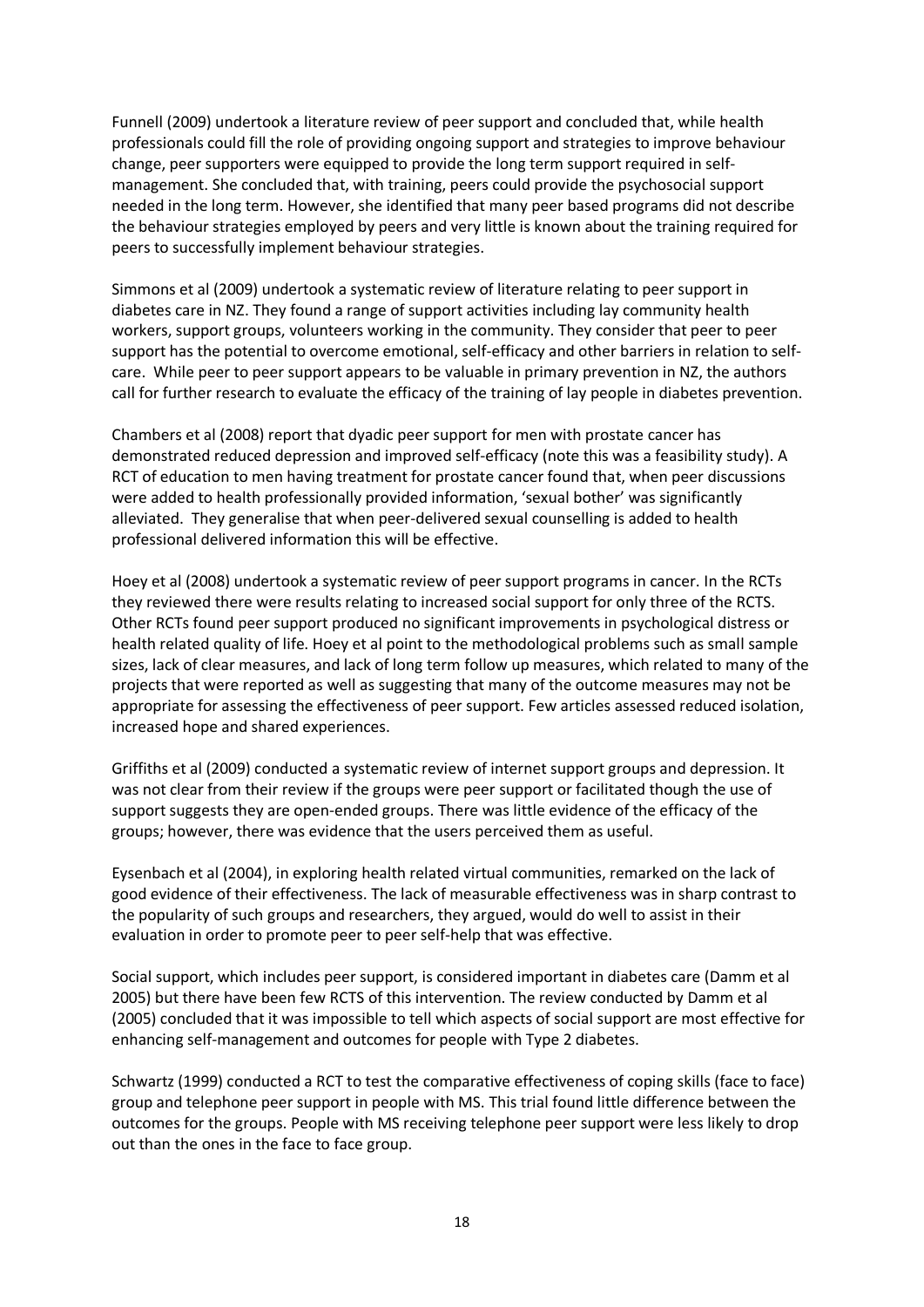# 5.4.2 Effectiveness of peer support in disadvantaged populations

Glazier et al (2006) found that for people with diabetes from disadvantaged groups lay‐delivered sessions were more likely to be associated with good outcomes than were health professional provided didactic sessions. However the authors note that it was difficult to make judgments about the effectiveness of most interventions from the articles.

Perez‐Escamilla et al (2008) undertook a systematic review of peer education and counselling on nutrition habits among US Latino populations. Despite the short-comings of many of the studies there was evidence that the use of Community Health Workers (CHWs) in diabetes is effective. RCTs in both Puerto Rican and Mexican populations have shown that CHWs are associated with improved medical adherence, lowered glucose levels and improved knowledge. CHWs have been used in a variety of ways in various projects, from providing social support to delivering diabetes education programs. Levels of training have been variable.

Dance and peer support was the subject of one RCT with African American women (Murrock et al 2009). In this RCT peer support was defined as camaraderie which fostered attendance. The dance classes were culturally relevant, being taken by an African American woman, with dance steps graded to suit those with some physical impairment to those who were fit and then danced to gospel music chosen by the women. Women in the intervention group had significant reductions in blood pressure, their weight and HbA1c compared with the control group.

Griffiths et al (2005) conducted an RCT of Bangladeshi people with chronic illnesses in East London. The Stanford Chronic Disease Self‐Management program was adapted for Bangladeshi people and delivered by trained facilitators who were also Bangladeshis with chronic illnesses. The RCT reported people benefited in terms of self‐efficacy from the attendance but there were few effects on use of health services. The RCT also suffered from poor attendance and poor uptake of the program.

Simmons et al (2009) conducted a systematic review of diabetes programs in New Zealand and found that peer to peer programs were useful in overcoming motivational and other psychological barriers in diabetes self‐care. They were particularly of benefit where there were no professional workers available and with disadvantaged communities.

# 5.4.3 Cost‐effectiveness

The only RCT to assess cost-effectiveness was conducted by Kennedy et al (2007) on the Expert Patients Program in the UK. The authors judged that, if a quality adjusted life year was valued at £20,000, then immediate access to a self‐management program improved health related quality of life and resulted in reduced costs, thus making it a 70% probability that the program was costeffective. There was no reduction in health service utilisation. The authors note that much of the cost was subject to estimation and hypothetical figures so that resulting figures are estimates. They based this on the 'conventional level of decision‐makers' willingness to pay'.

# 5.4.4 Outcomes of effective peer support

Of fifteen systematic reviews the most often reported outcome (10) is improved self‐efficacy or improved well‐being. One reports improved social support. Systematic reviews generally note that outcomes of peer support are difficult to assess from the literature. Hoey et al (2008) noted that high levels of satisfaction were recorded by people involved in cancer support but there was poor evidence of effectiveness. Macvean et al (2008) also criticised the poor evidence of effectiveness available in literature on cancer support.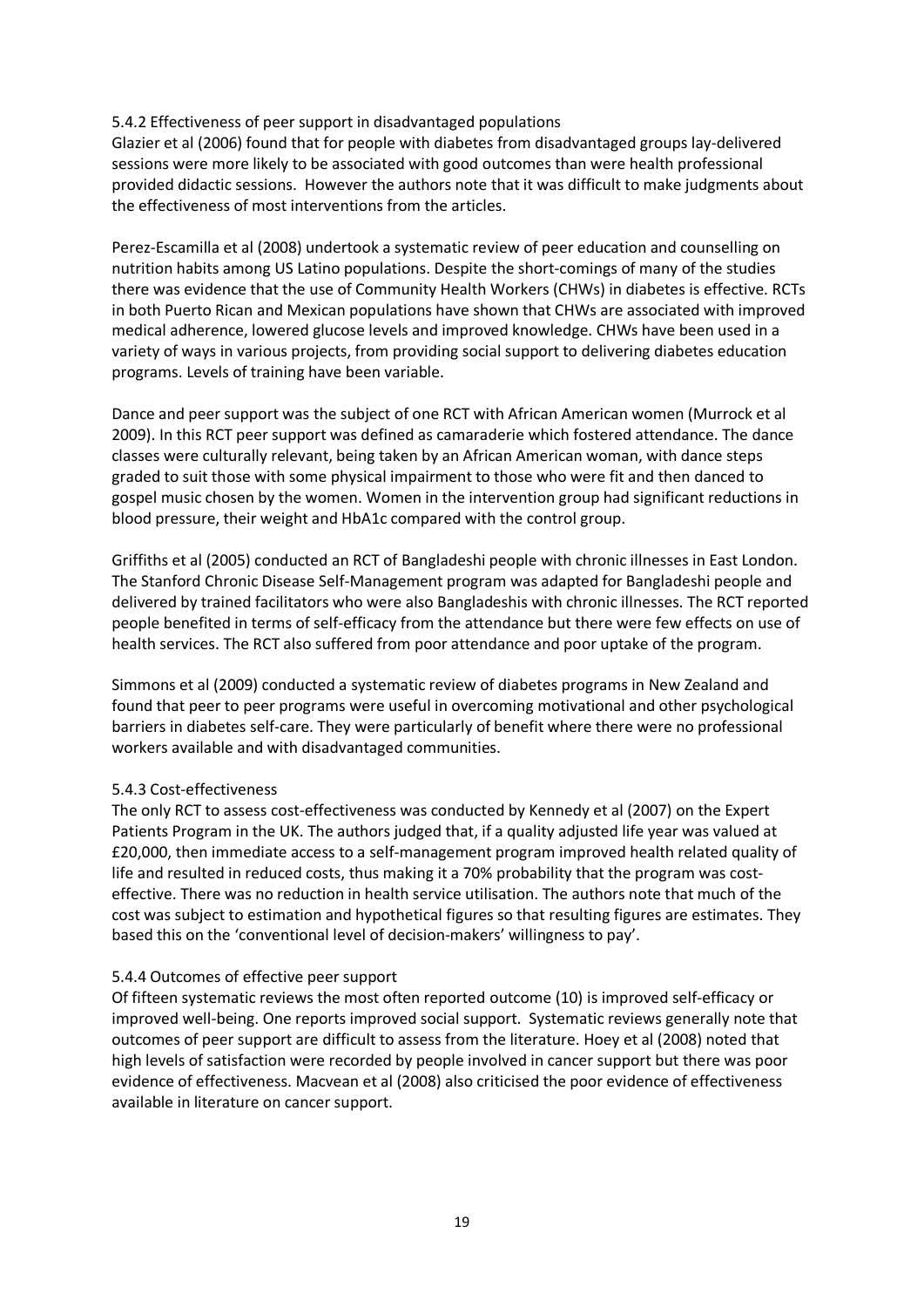Parry et al (2010) concluded that peer support produced higher levels of self-efficacy, reduced pain and fever and reduced emergency room visits for people with heart disease but cautioned there were too many methodological problems to generalise more widely.

The Expert Patient Program provided short term benefits but the evidence showed it was difficult to estimate the relative or absolute effectiveness of the program (Newbould et al 2006). Similarly Foster et al (2009) found there were short term benefits such as self‐efficacy but that most clinical improvements remained insignificant. In contrast Funnell (2009) argues that peers are best for long term management of chronic disease based on the premise that health professionals cannot sustain such long term relationships. She does, however, concede that so far there are few details of which strategies work best in the longer term.

With regard to internet support groups, telephone peer support systematic reviewers (Dale et al 2008; Griffiths et al 2007) noted they were effective in terms of social support but methodological problems made it hard to generalise.

Glazier et al (2006) argued there were key interventions for successful peer support programs in socially disadvantaged populations. These interventions related to cultural tailoring, use of peer leaders and a level of resources to sustain the programs.

Only two systematic reviews pointed out that none of the literature they reviewed had documented any adverse events arising in peer support programs or had presented results of peer support programs that had failed. However van Damm et al (2005) concluded from their review of peer support in diabetes that social support from peers may enhance diabetes care though, where men are concerned, more support may have a negative effect.

# 5.4.5 Summary of results

The literature demonstrates a wide range of terms involved in peer support and self-management and there is no single, widely accepted definition of peer support. Terms and definitions encompass concepts of support or education by non‐health professionals who have some characteristics in common with the target population. They may not necessarily have the same health condition but they may live in the same community or speak the same language.

Most research projects were pragmatic in their intention which was largely to find effective outcomes from a peer support intervention. They were not undertaken to test theories of peer support or to develop new hypotheses of how peer support improved health outcomes.

Many of the RCTs found that peer support programs produced improvements in self‐efficacy, or simply improved people's sense of well‐being or provided social support. There was little evidence about how sustained these improvements were. Long‐term improvements in biological health outcomes were less likely to be reported, with systematic reviews documenting that health outcomes were often only a little better in intervention groups than in the control groups.

Systematic reviews found that peer support worked well in disadvantaged populations.

RCTs were confined to single diseases and, apart from addressing depression related to these conditions, did not take into account any greater complexity.

There was only one RCT of the cost-effectiveness of lay-led self-management.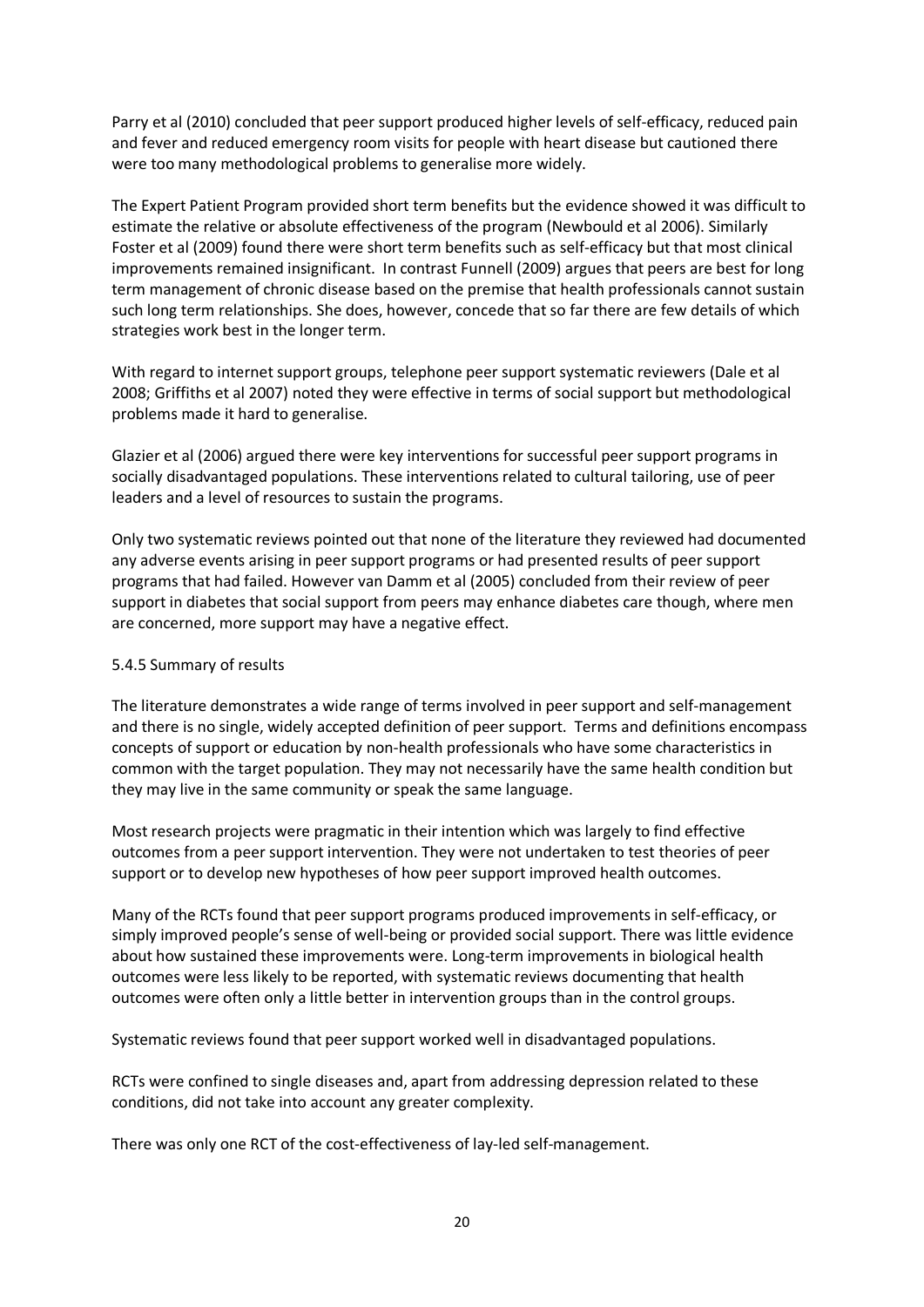Systematic reviews were generally critical of the research design of RCTs of peer support, the lack of documentation in the articles and the inability to compare results across research projects.

# 6. DISCUSSION

# 6.1 Quality of research designs

Thirty ‐two RCTs were included in the literature review. Sizes of the samples included in RCTS might be small. For example Murrock et al (2009) recruited 46 women to be randomised between a dance and usual care group and Reigel and Carlson (2004) recruited 60 patients out of a possible 237 patient for a heart failure program. However Fu et al (2003) recruited 954 patients to their CDSMP in Shanghai with less than 50% of them completing the 6 month study. More than 900 people with cancer were enrolled in a study of internet peer support (Hoybe et al 2010) with a loss of approximately 25% for various reasons.

Some RCTs did not describe their randomisation methods. Taylor et al (2009) in their systematic review of self-management programs with lay-leaders are critical of the inadequate reporting of how randomisation was undertaken, how adequate was the concealment of allocation to groups and how researchers dealt with other potential sources of bias. It is worth noting RCTs are generally not good indicators of what happens in 'real‐world' settings as all those in both the control and intervention groups are self‐selected from those who are most interested to participate and may be self‐selected from hospital-based populations which are not representative of those living in the community. .

Hoey et al (2008) conducted a systematic literature review of peer support in cancer and found that most of the studies were related to breast cancer and were descriptive, with only eight RCTs identified. Most of the articles reviewed did not provide adequate information on the design and delivery of the peer support programs so that researchers cannot assess the value of an intervention. Hoey at al rated the papers as generally 'fair' in this regard.

Paul et al (2007) argue that peer support is a complex intervention and should be evaluated according to Medical Research Council (UK) guidelines for complex interventions. This includes piloting and modelling before the implementation of a full RCT, as well as the inclusion of a qualitative process intervention and health economic analysis.

Griffiths et al (2009) conclude from their systematic review of internet support groups for depression, which also covered some support groups for other conditions, that there is need for high quality research to evaluate internet support groups for depression. The evidence was of too poor quality to inform decision‐making at any level regarding their value in addressing depression.

Eysenbach et al (2004) conducted a systematic review of health related virtual communities. They found that most RCTs of virtual communities did not provide sufficient detail to determine the quality of the study; it was not possible to examine the effectiveness of the peer to peer support of virtual communities because of the study designs. They concluded that, since virtual communities and peer to peer support of this nature was so pervasive, it was necessary to undertake better designed quantitative studies.

Van Damm et al 2005 conducted a review of social support including peer support interventions in Type 2 diabetes. They considered the RCTs they reviewed were difficult to assess; for example, many of the RCTs did not employ measures of social support so it was not possible to assess the optimal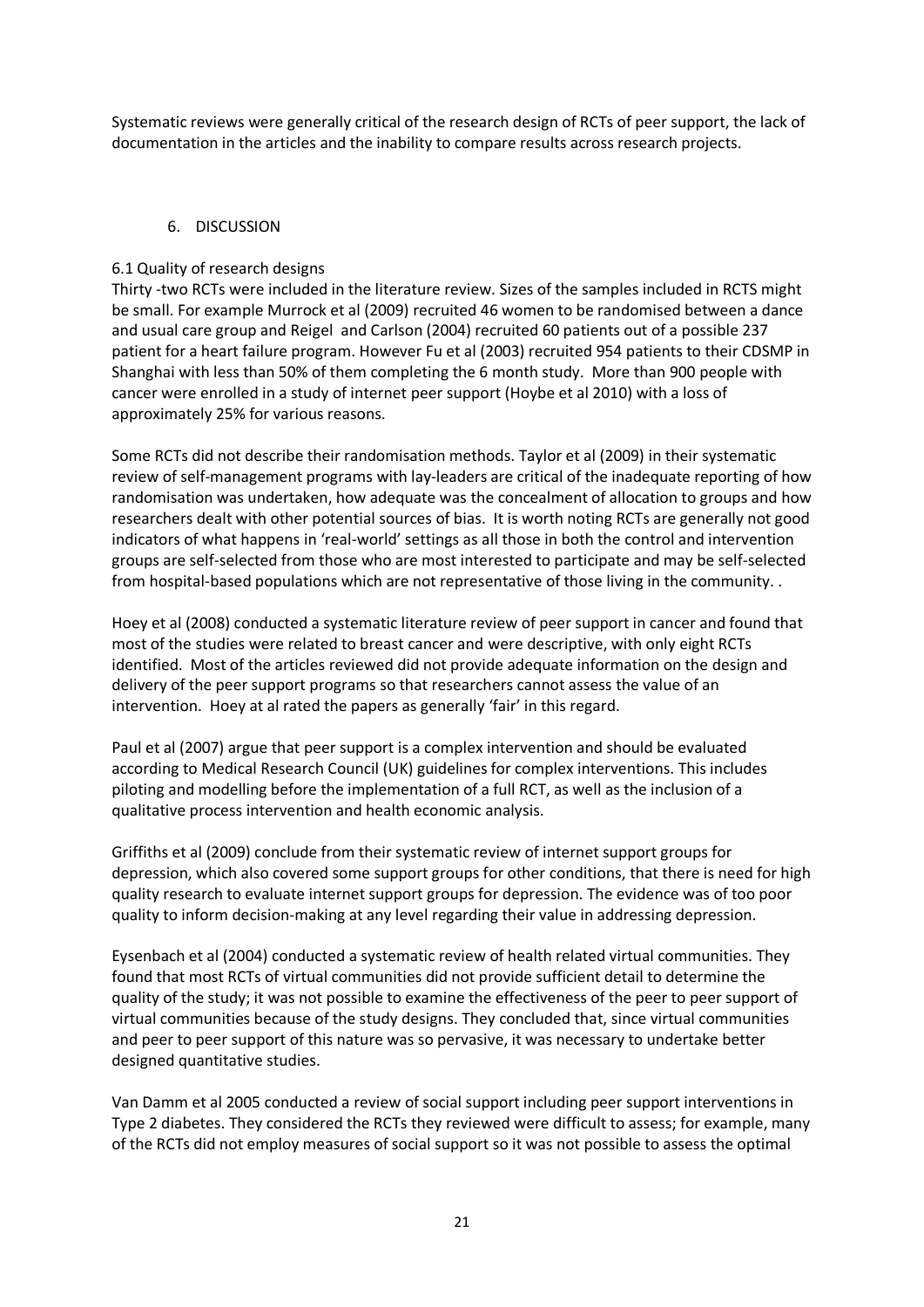amount of social support or which components of social support are the most effective. Some of the RCT did not assess biomedical outcomes.

Macvean et al (2008) conducted a literature review on peer support in cancer programs. They were most particularly interested in one-on-one volunteer support. They arrived at 28 papers of which 19 described peer support programs, though only 10 of these papers described the volunteer role in any detail. Training of volunteers received scant attention in most of the 28 papers. Most of the papers described the peers as people who had cancer currently or had recovered from cancer. The research based papers in this review provided indications of the benefits of peer support but the evidence of the effectiveness of peer support was limited since only one was a well‐designed RCT, which measured the benefits of peer support. However this RCT had a small sample size and only studied short term outcomes.

Glazier et al (2006) explored the evidence of effectiveness of programs for people with diabetes from disadvantaged populations. They found that of the 17 studies that fit socially disadvantaged populations there were only 6 RCTs that described their randomisation processes.

Perez‐Escamilla et al (2008) undertook a systematic review of peer education and counselling on nutrition habits among US Latino populations. Despite the short‐comings of many of the studies there was evidence that the use of Community Health Workers (CHWs) in diabetes is effective. RCTs in both Puerto Rican and Mexican populations have shown that CHWs are associated with improved medical adherence, lowered glucose levels and improved knowledge. CHWs have been used in a variety of ways in various projects, from providing social support to delivering diabetes education programs. Levels of training have been variable. The authors conclude that there is need for better research into the optimal role of CHWs and their effectiveness. Such research could be followed up by research into cost effectiveness.

The quality of the research designs is consistently criticised by systematic reviewers who argue that poor design and lack of information in articles makes it difficult to evaluate or trust the results reported. Evidence of the effectiveness of the programs is lacking. It is interesting to note that most reviewers do not condemn peer support programs because of this lack of evidence of their effectiveness but instead argue for better evaluation and better research design. Few, however, offer advice on this, with only Perez‐Escamilla arguing for longitudinal randomised controlled trials of peer support in nutrition and Hoey arguing for better documentation of results.

6.2 Attributes of those who participate in peer support; attributes that make peer support attractive There was little information on the attributes of those who participate in peer support. RCTs reported drop-out rates of up to 50%. This suggests that participants were either not engaged by the intervention or were not the most appropriate recruits. Gender does not appear to be an issue from the literature. Both men and women were prepared to be trained as peer leaders. There was some small evidence that the desire to help others and a willingness to undertake training and learn new skills were important factors in becoming a peer leader.

What makes peer support attractive to participants was not discussed to any degree. However, some RCTs reported that the social aspect of peer support was an important factor in maintaining attendance.

Lack of information in this area means that the design and delivery of peer support programs beyond an RCT is at a 'hit and miss' level.

6.3 Training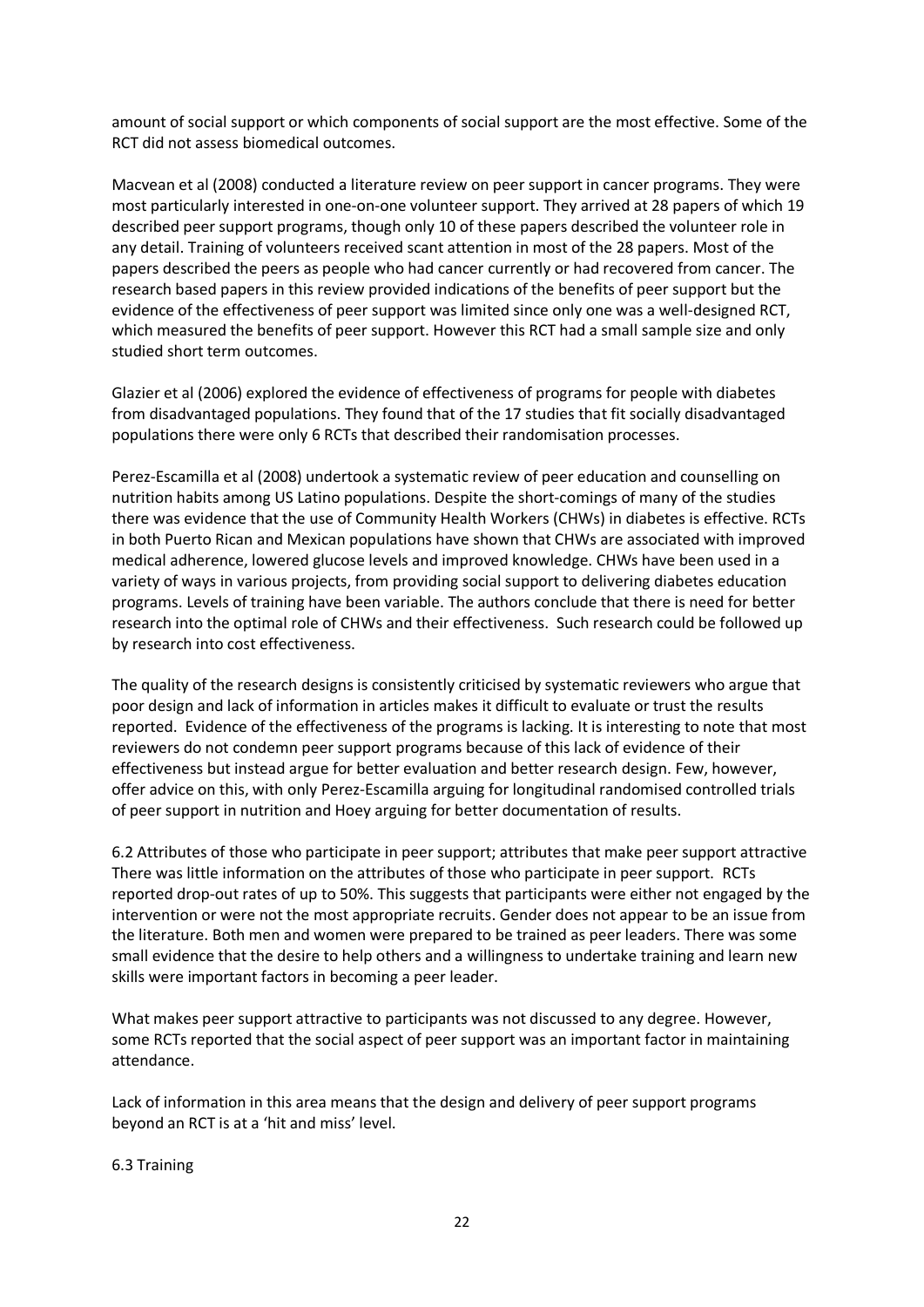Training is recognised as an important part of peer support programs, with most organisations that auspice peer support programs offering training to peer supporters. Unfortunately, most articles do not give details of training for peer supporters. This is probably due to the word limit placed on authors and the focus of articles on results rather than the details of how the results were achieved.

Lorig and her colleagues have always maintained that a consistently delivered training program for peer facilitators is essential since it provides the basis from which to compare results across self‐ management programs. Lorig (2009) provides a good description of the training of peer‐leaders for a community based diabetes program.

Riegel and Carlson (2004) describe training for mentors in heart failure self‐management. This was undertaken by a trained cardiovascular clinical nurse. Mentors were given basic information about heart failure, diet, exercise and medication. They were taught about support and communication as opposed to assuming the role of the health professional. They were taught to model practical solutions to self-management problems and maintain boundaries in their relationship with mentees. The cardiovascular nurse held monthly meetings with mentors and was available to assist the mentors with advice.

Crotty et al (2009) included peer support calls in an RCT of self‐management strategies for people with arthritis in SA but there are few details of the calls, none of the training of peer supporters and no details of the outcomes of the calls.

In their RCT of peer support in multiple sclerosis, Schwartz and Sendor (1999) briefly describe training of telephone peer supporter in non‐directive and active listening based on psychotherapeutic theories. The goal was to facilitate the development of the capacity and insight to deal with problems by allowing the study participants to explore their own feelings. In this RCT one of the results was that the peer supporters reported greater benefits than the participants.

Crane –Okada et al (2010) gives good account of training for peer‐counsellors.

Funnell (2009) identified that many peer based programs did not describe the behaviour strategies employed by peers and very little is known about the training required for peers to successfully implement behaviour strategies.

Baksi et al (2008) ran a small RCT (n=67) to test the value of peer advisors in running a selfmanagement program for people with diabetes. They compared peer‐led programs with professionally led programs. There were no differences in the results between peer‐led and health professional led programs. Both groups improved in terms of information, adherence to medicine, nutrition and exercise. Neither group showed improved HbA1c levels, possibly due to the short time span of the project. The authors conclude that trained patients are effective in delivering training programs.

Glasgow et al (2003) ran a complex RCT of which part of the intervention was internet‐based peer support. They concluded that internet-based self-management interventions appeared moderately successful especially in improving dietary behaviours. However, they concluded it was not clear how long or how actively participants need to use internet based interventions to achieve significant changes in behaviours and physiological measures.

# 6.4 Evaluation

One article (Du and Yuan 2010) discussed evaluation methods in full. While these evaluations were largely related to trials of self-management programs, they are also relevant to peer support. Du and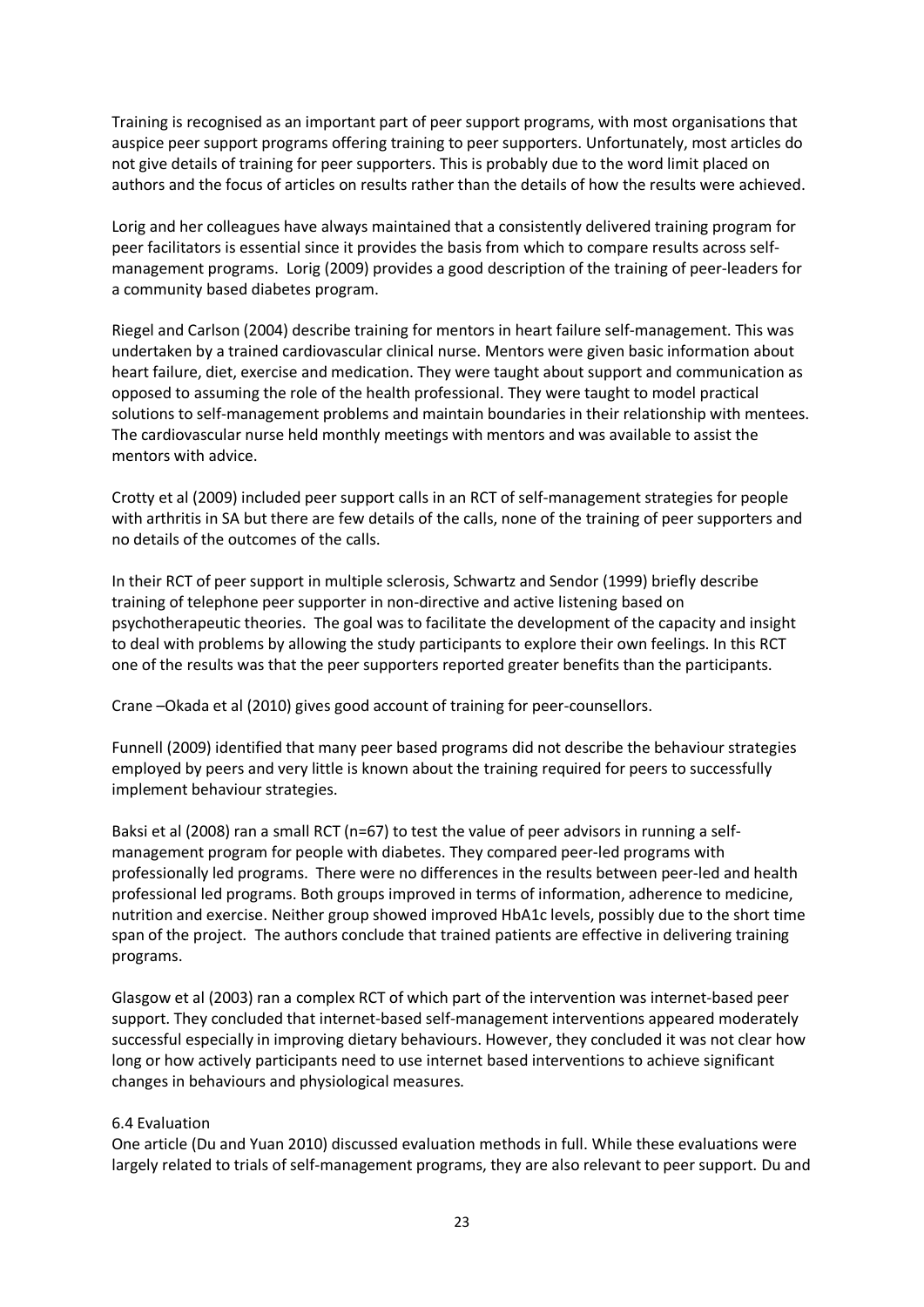Yuan noted there was little consistency in evaluation with different standards and designs for evaluation. The authors only concentrated on indicators used in quantitative evaluation. Most trials used self-efficacy as an indicator but there was wide variation in the use of other indicators with some employing health service utilization, some using health status, some using health behaviour and quality of life indicators or psychological indicators.

# 6.5 Interfaces with the Victorian health system

This section relies on anecdotal evidence. Anecdotally, it is the not-for-profit organisations that have most engaged in, and developed, all models of peer support. These organisations continue to adopt new technology to work with consumers which promotes communication amongst their consumer groups and consequently peer support. On‐line support groups, use of social media, Skype and internet chat groups are common with many of the not‐for profit organisations.

In the recent past, attempts have been made to link not for‐profit‐support services to sub‐acute and primary care services. In 2008 the DHS Primary Health Branch published revised guidelines for Primary Care Partnerships and primary health services which recommended referring people to peer support groups in the community in Early Intervention in Chronic Disease (EliCD) programs. As part of good management of chronic disease, it also recommended that GP Management Plans consider referring people to peer support groups. Individually, Primary Care Partnerships have made links with not for profit organisations where peer support is likely to be centred. The focus of both Hospitals Admissions Risk Programs HARP and Primary Care Partnerships has been self‐management and this focus has developed programs that are both professionally led and peer led. Thus this model of peer support has become more integrated into the Victorian health system than before the HARP and Primary Care Partnerships.

Interestingly the 'Chronic Disease Action Plan for South Australia 2009‐2018' incorporates referral to peer support self‐management programs. It also includes peer support groups in its disease management strategy for secondary and tertiary prevention of chronic diseases. NSW Health Rehabilitation for Chronic Design also suggests that part of rehabilitation is to refer people to community based peer support groups.

Additionally the DHS Service Directory has provided the means to refer people to support groups in the community and in not‐for‐profits. The value of the Service Directory relies on peer support groups including their details. Barwon Health provideslinks to a list of community services for health professionals including local GPs and this list includes self-management and support groups which are professionally led self-management groups.

Support groups are the other major model of peer support in both sub‐acute health services and primary care (largely community health services). These are generally professionally led support groups and examples are Knox Community Health Centre Weight Loss Support Group and Western Region Health Centre Mental Health Day Programs.

Peer-led support groups may begin as independent groups and then develop links with health services in either the acute sector or primary care sector. Both Rosebud and Mornington Diabetes Support Groups have links to Peninsula Health through the diabetes educator from Peninsula Health. Additionally support groups affiliated with a not‐for‐profit organisation may develop links with both community health services and health services. Support groups affiliated with the Cancer Council and Diabetes Australia Victoria have associations with health services. For example, the Shepparton Diabetes Support Group has an association with the local community health service, using its facilities for meetings and liaising with the diabetes educator and referring people to its services.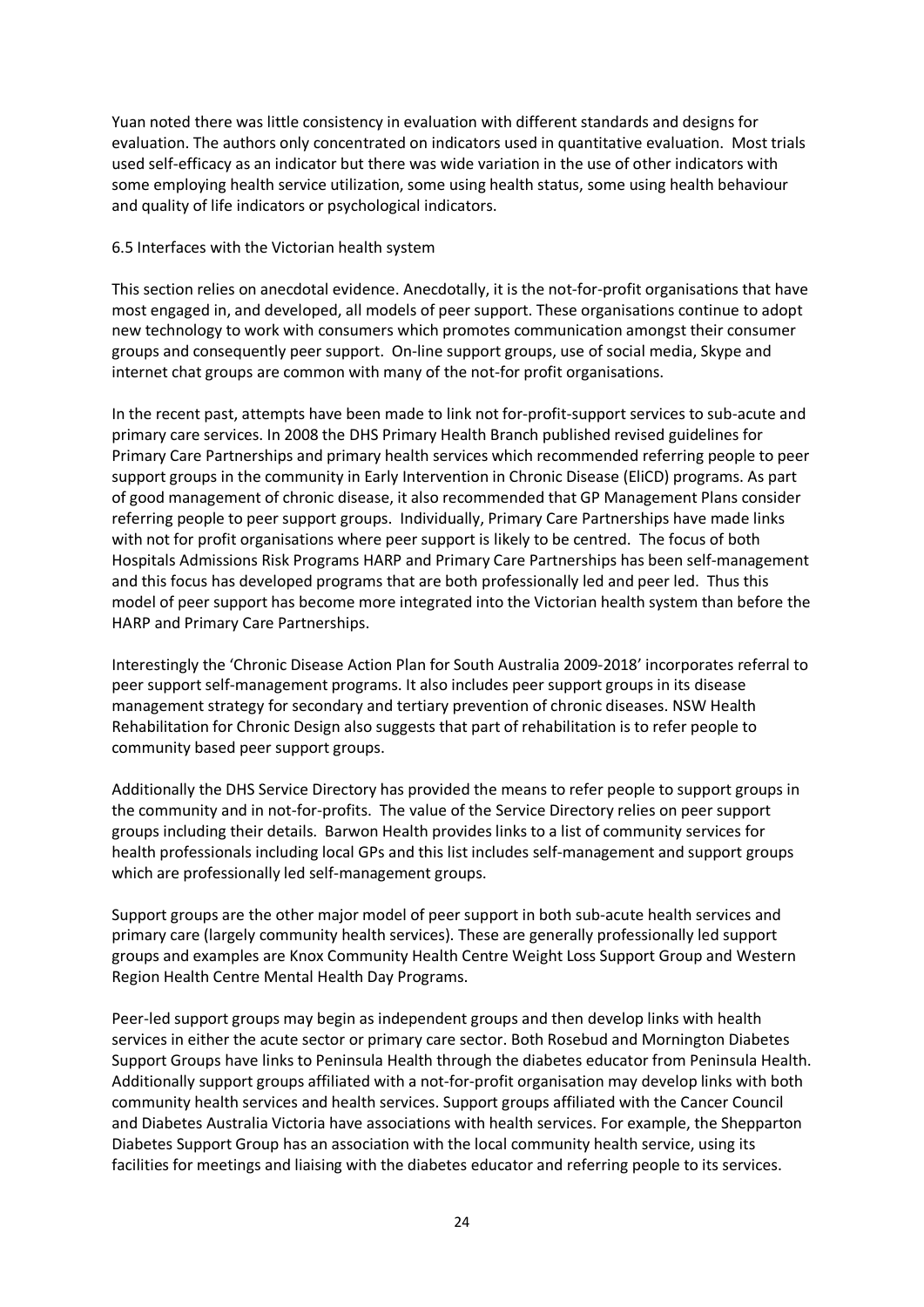Another interface has occurred through HARP programs. For instance, a peer support group was developed for HARP2 clients at Ballarat Health Service. Barwon Health's HARP program offer support groups that are professionally led for the range of conditions with which they work.

Often in both sub‐acute and primary care services the extent to which there are links with support groups depends on individuals who are working in these services, as well as the specific funding. Both HARP and PCP funding has fostered the staff and the projects to make these links recently.

In primary care it is far less likely that GPs will refer people to peer support groups or any other model of peer support.

Models of peer support such as internet, email and telephone models are less likely to be integrated within sub-acute or primary health care services.

Example of peer support in primary care services

**CRAIGIEBURN ARTHRITIS SELF HELP GROUP Peer Support Partnering with Community Health "Our Success Story"** 

**WHY WE HAVE A SELF HELP GROUP**

- · **Power of peers**
- · **Advocacy**
- · **Perceived Community Needs**
- · **Limited Resources of Health Services**
- · **Health incorporates Social, Physical & Emotional well being**
- **WHAT WE DO** 
	- · **Self Help group meetings**
	- · **Water Exercise**
	- · **Chair Exercise**
	- · **Support Mental Health Rehabilitation programs**
	- · **Regional Presentations**

# **COMING – GOING – GONE**

- · **Nordic Walking**
- · **Tai Chi**
- · **Walking Groups**
- · **PRIME Movers**
- · **Better Health Self‐Management**

**PARTNERSHIPS** 

- · **Arthritis Victoria**
- · **Dianella Community Health Centre**
- · **Leisure Centre**
- · **Hume City Council**

# **"PARTNERSHIPS OF EQUALS BUILT ON RESPECT AND TRUST"**

This group has been in operation for twenty years and has expanded to several group meetings per month to meet the needs of its increased numbers. The group is associated with Arthritis Victoria and Dianella Community Health. The physiotherapist at Dianella maintains that she would not be able to meet the needs of all Dianella's clients with musculoskeletal conditions and the self‐help group assists her in this respect. She attends the group and refers clients to it.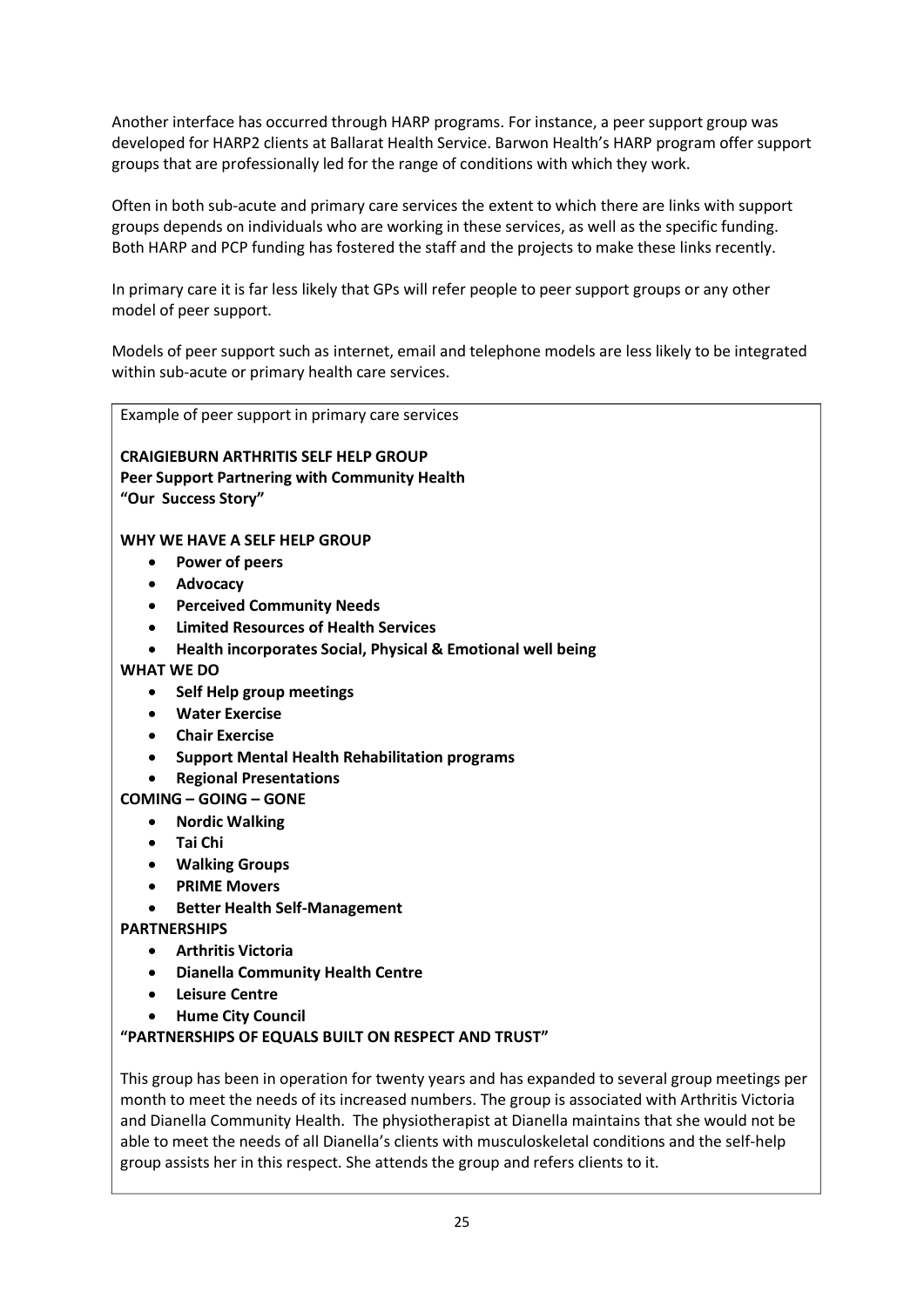# Dianella intends to evaluate the self‐help group's outcomes.

Example of peer support in sub‐acute care

Goulburn Valley Health Service HARP – Disease Management Team (DMT): HARP‐DMT aims to improve the quality of life for people with Chronic Heart Failure and Chronic Obstructive Pulmonary Disease by supporting them at home to manage their disease. Several support groups have been initiated by the DMT. They are regularly evaluated and have been shown to reduce hospital admissions.

The groups are evaluated in terms of process measures and consumer qualitative feedback via a survey. Regarding admission rates to hospital for heart failure/chronic lung disease, when last evaluated indicated that the support programs were effective (low re‐admissions), but as both groups and home visits are offered, it cannot be determined whether one of these components is more effective than the other. Anecdotally, clients who attend the groups are more 'well' and recover more quickly/fully after exacerbations, but this could also be attributable to the characteristics of those clients who choose to attend the groups versus those who choose not to attend them.

Question 6 of their August 2010 evaluation survey was undertaken to establish how well clients understood the objectives of the group (for example, to improve/maintain physical capacity, stay out of hospital, proactively monitor health etc.) Responses indicated that clients understood why the groups had been established and what the objectives of the HARP team were. It was then interesting to note their responses to question 8 below, which gave participants the chance to state what they most liked about the group. In response: "80% of clients documented that the social interaction with others was the best feature of the group, this provided overwhelming evidence that the 'peer support' role of the group was functioning well and was the most highly valued aspect of the group."

# Example of peer support in sub/acute care

Genetic Services Victoria and Genetic Support Network Victoria (GSNV) work together in the paediatric and adult genetic services area. Counsellors will refer families to GSNV for follow up support. There are 130 support groups attached to GSNV relating to individual genetic conditions, some of which are very rare. GSNV links families across Australia through 'peer-matching'. Families with the same genetic condition are linked but this linking includes matching up people's needs, interests and social conditions. For example, a family in a rural area will ideally be linked to a family in another rural area because they will face similar social issues.

# 7. CONCLUSIONS

- · There are several models of peer support. While the most common model relates to support groups, either peer‐led or facilitated by health professionals, new technology means other models are developing almost daily;
- · The evidence for the effectiveness of peer support is poor. However there are a number of factors which means this statement cannot be accepted at its face value: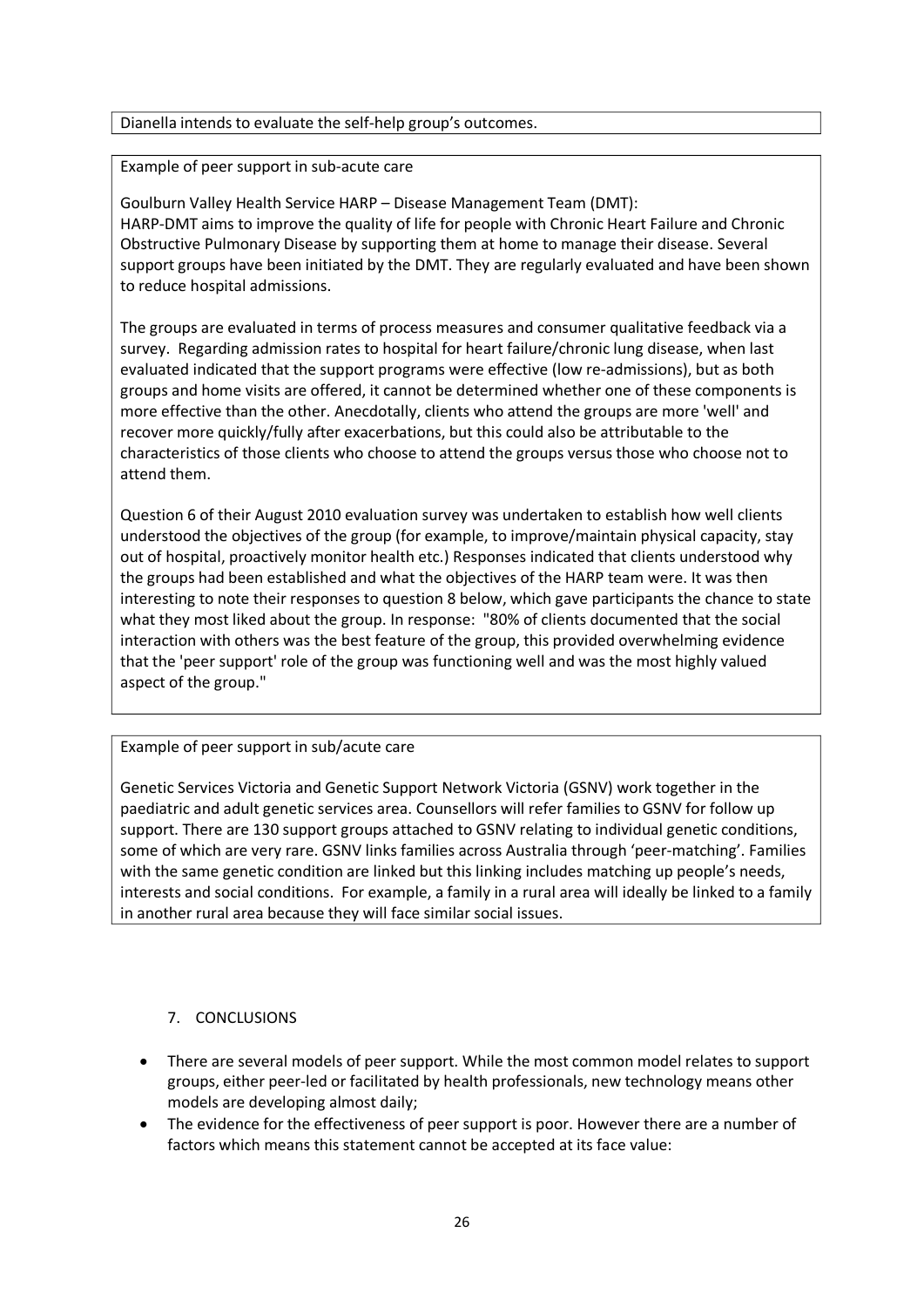- o poorly designed RCTs rather than the programs themselves contribute to the poor evidence base;
- o articles reporting on results of RCTs lack detail of the methods and this may be related to the word limits imposed by journals rather than the RCTs themselves;
- o comparisons of results between programs is difficult as many of the indicators used are not consistent;
- · Despite this lack of evidence, peer support models continue to be developed and promoted in Australia by not-for-profits and by state government health departments;
- With the growing interest in peer support programs from international groups such as Peers for Progress and Stanford University, greater consistency in evaluations may be anticipated;
- · There is some form of training given to most peer supporters when these models are associated with not-for-profits and sub-acute and primary care. This training is rarely described or reported on. It is likely that training programs are subject to internal evaluations though not published;
- There is a strong historical association between peer support and not-for-profit groups. Peer support groups are now associated with primary care largely in community health services and sub‐acute care via HARP programs.

# 8. RECOMMENDATIONS

The following recommendations are based on the results of this literature review:

a: (i) That an audit of models of peer support and their connectedness to the Victorian health system be undertaken to establish which models are most used and valued by both health consumers and health professionals; where peer support sits in the Victorian health system; with which target populations peer support might be most effective; what roles peer support could play; any evaluation tools currently in use and the funding sources.

(ii) This audit include an audit of the training models and tools used to train peer supporters since this literature review identified that training is poorly described in literature. This audit of training is required to fully understand and evaluate effectiveness and cost‐effectiveness of models of peer support.

b: This audit forms the basis for developing an evaluation framework for peer support. Since RCTs are expensive, complex research interventions which are not suited to measuring the effectiveness of a social intervention such as peer support, an evaluation framework that can be used across all peer support models should be developed so that consistent and comparable data are obtained.

An evaluation framework should include simple tools to allow people with few research skills to self‐ administer data collection and to analysis that identifies outcomes and effectiveness of peer support in specific situations as well as offering future directions for a support group and the health services with which it is associated.

c: While some data to evaluate cost‐effectiveness of peer support models could be collected from a self‐administered evaluation framework, this form of evaluation is highly specialised and requires it be undertaken by an expert. It is recommended that cost-effectiveness be evaluated in already established and ongoing programs that are based in real community experiences rather than in RCTs where the groups have been created for that purpose.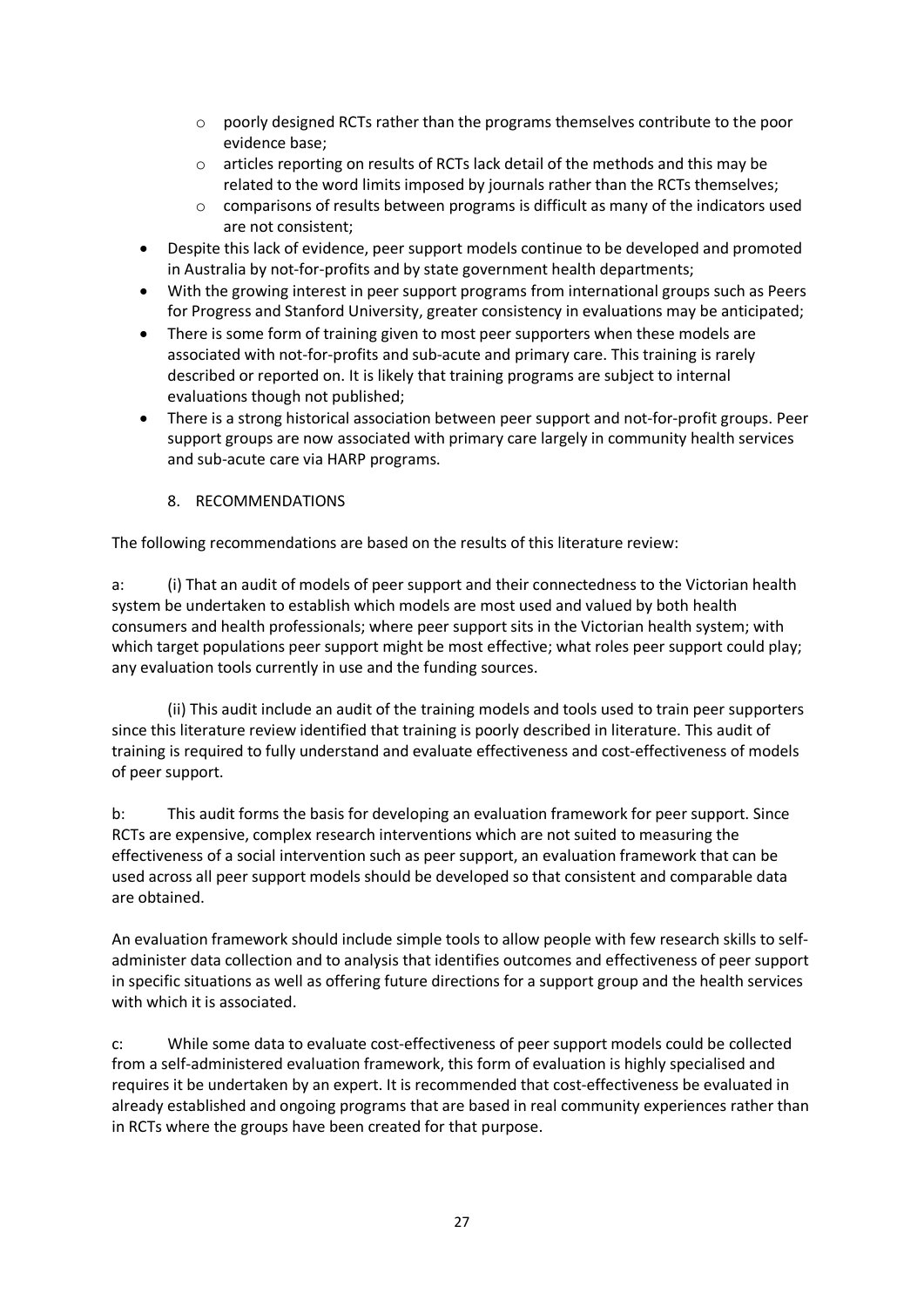d: More work is required to understand which components of peer support produce the best results in terms of effectiveness and better health outcomes. Training of peer supporters is one of these components. There is also lack of data on the characteristics of those who participate in peer support. Researching these components can contribute to the design and delivery of programs that address the needs of particular populations.

e: Given that the best evidence for the effectiveness of peer support has been produced from programs run in disadvantaged communities where risks and health outcomes of chronic diseases may be greatest, it is recommended that the Department of Health concentrate any resources in these areas. Given that disadvantaged communities are resource poor, attention must be paid to providing resources such as training, education and information as well as ongoing support to peer support groups and their leaders to ensure sustainability.

f: Where disadvantaged Culturally and Linguistically Diverse (CALD) populations are encouraged to take up peer support, culturally relevant interventions with peer leaders from the community are recommended.

References

Anderson RM. Taking Diabetes Self‐Management Education to the Next Level. Diabetes Spectrum Volume 20, Number 4, 2007 202‐203

Baksi AK, Al‐Mrayat M, Hogan D, Whittingstall E, Wilson P, Wex J. Care Organization Peer advisers compared with specialist health professionals in delivering a training programme on self‐ management to people with diabetes: a randomized controlled trial. Diabetic Medicine doi:10.1111/j.1464‐5491.2008.02542.x

Barlow J, Edwards R, Turner A. The experience of attending a lay-led, chronic disease selfmanagement programme from the perspective of participants with multiple sclerosis. Psychology & Health 24:10,1167‐1180 doi:10.1080/08870440802040277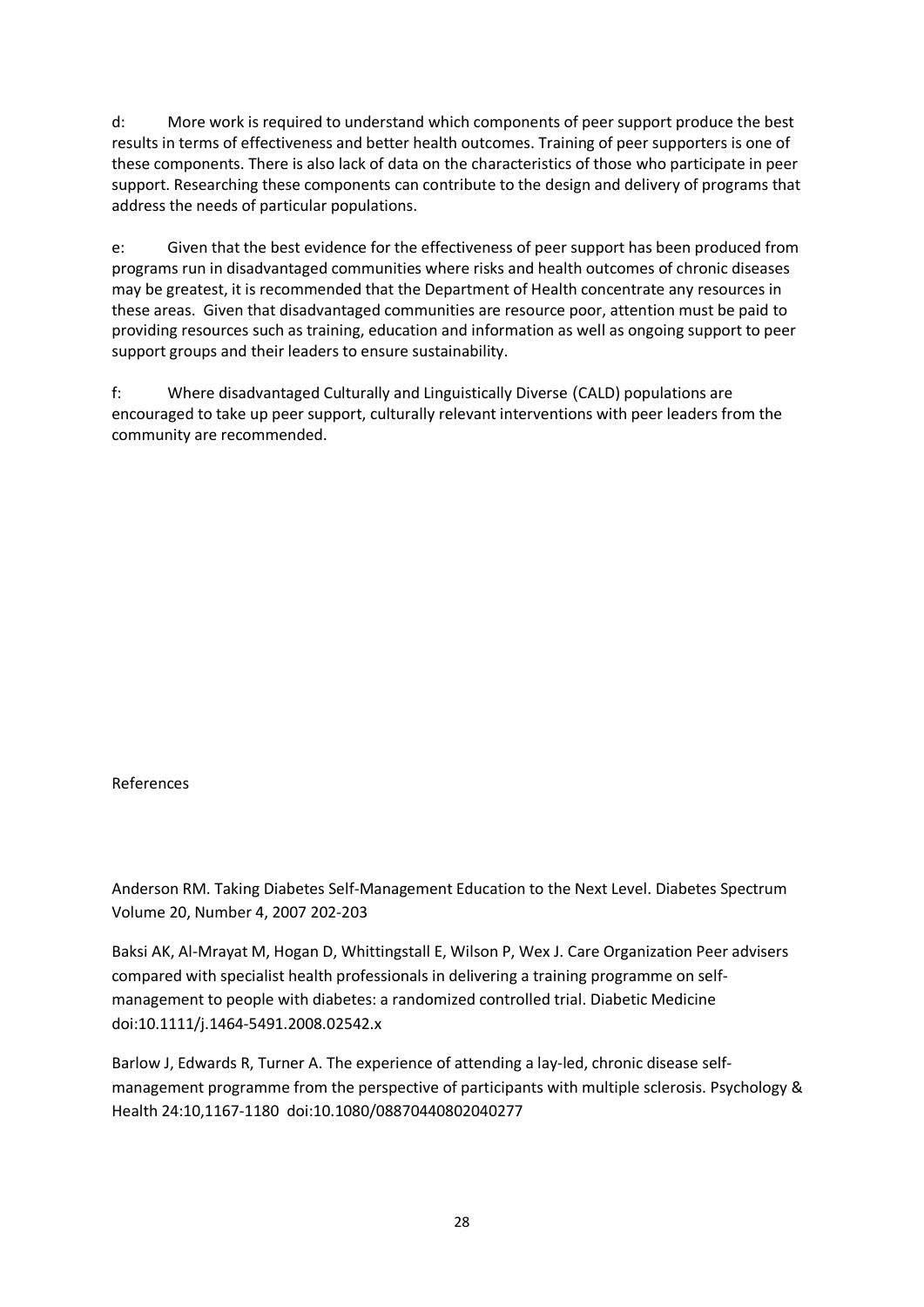Barlow J, Turner A, Edwards E, Gilchrist M. A randomised controlled trial of lay-led self-management for people with multiple sclerosis. Patient Education and Counselling 77 (2009) 81‐89 doi:10.1016/j.pec.2009.02.009

Barlow JH, Turner AP Gilchrist. A randomised controlled trial of lay‐led self‐management for Myocardial Infarction patients who have completed cardiac rehabilitation. European Journal of Cardiovascular Nursing (2009) 293‐301 doi:10.1016/j.ejcnurse.2009.02.002

Chambers SK, Schover L. Halford K, Clutton S, Ferguson M, Gordon L, Gardiner RA, Occhipinti S, Dunn J. ProsCan for Couples: Randomised controlled trial of a couples‐based sexuality interventions for men with localised prostate cancer who receive radical prostatectomy. BMC Cancer 2008 8:26 doi:1186/1471‐2407‐8‐226

Colella TJF, King K. Peer support. An under‐recognised resource in cardiac recovery. European Journal of Cardiovascular Nursing 3 (2004) 211‐217 doi:10.1016/j.ejcnurse.2004.04.001

Crane‐Okada R, Freeman E, Ross M, Kiger H, Guiliano A. Training Senior peer counsellors to Provide Telephone Support for Newly Diagnosed Breast cancer Survivors. J Can Educ (2010) 25: 174‐179 doi:10.1007/s13187‐009‐0028‐7

Crotty M. Self‐management and peer support among people with arthritis on a hospital joint replacement waiting list: a randomised controlled trial. Osteoarthritis and Cartilege (2009) 17 1428‐ 1433 doi:10.1016/j.jpca.2009.05.010

Dale J, Caramlau I, Docherty A, Sturt J, & Hearnshaw H. Telecare motivational interviewing for diabetes patient education and support; a randomised controlled trial based in primary care comparing nurse and peer supporter delivery. Trials 2007 8:18 doi:10.1186/1745‐6215‐8‐18

Dale J, Caramlau I, Sturt J, Friede T, Walker R. Telephone peer-delivered intervention for diabetes motivation and support: The telecare exploratory RCT. Patient Education and Counselling 75 (2009) 91‐98 doi:10.1016/j.pec.2008.09.014

Dale J, Caramlau IO, Lindenmeyer A, Williams SM. Peer support telephone calls for improving health (Review). Cochrane Database of Systematic reviews 2008, Issue 4 Art, no CD006903 doi:10.1002/14651858.CD006903.pub2

Dennis C. Peer support within a health care context: a concept analysis. Nursing Studies Volume 40, Issue 3 March 2003 321‐332 doi:10.1016/S0020‐7489(02)00092‐5

Du S, Yuan C. Evaluation of patient self-management outcomes in health care: a systematic review. International Nursing Review 2010 159‐167

Elstad E, Boothroyd R, Henes A, Maslow G, Nelson K, Fisher E. Global systematic review of peer support for complex health behavior. http://www.peersforprogress.org/userfiles/documents/BD7BBFF64D48128C8A19AACE841A1461.pdf

Eysenbach G, Powell J, Englesakis M, Rizo C, Stern A. Health related virtual communities and electronic support groups: systematic review of the effects of inline peer to peer interactions. BMJ Volume 328 (15) May 2004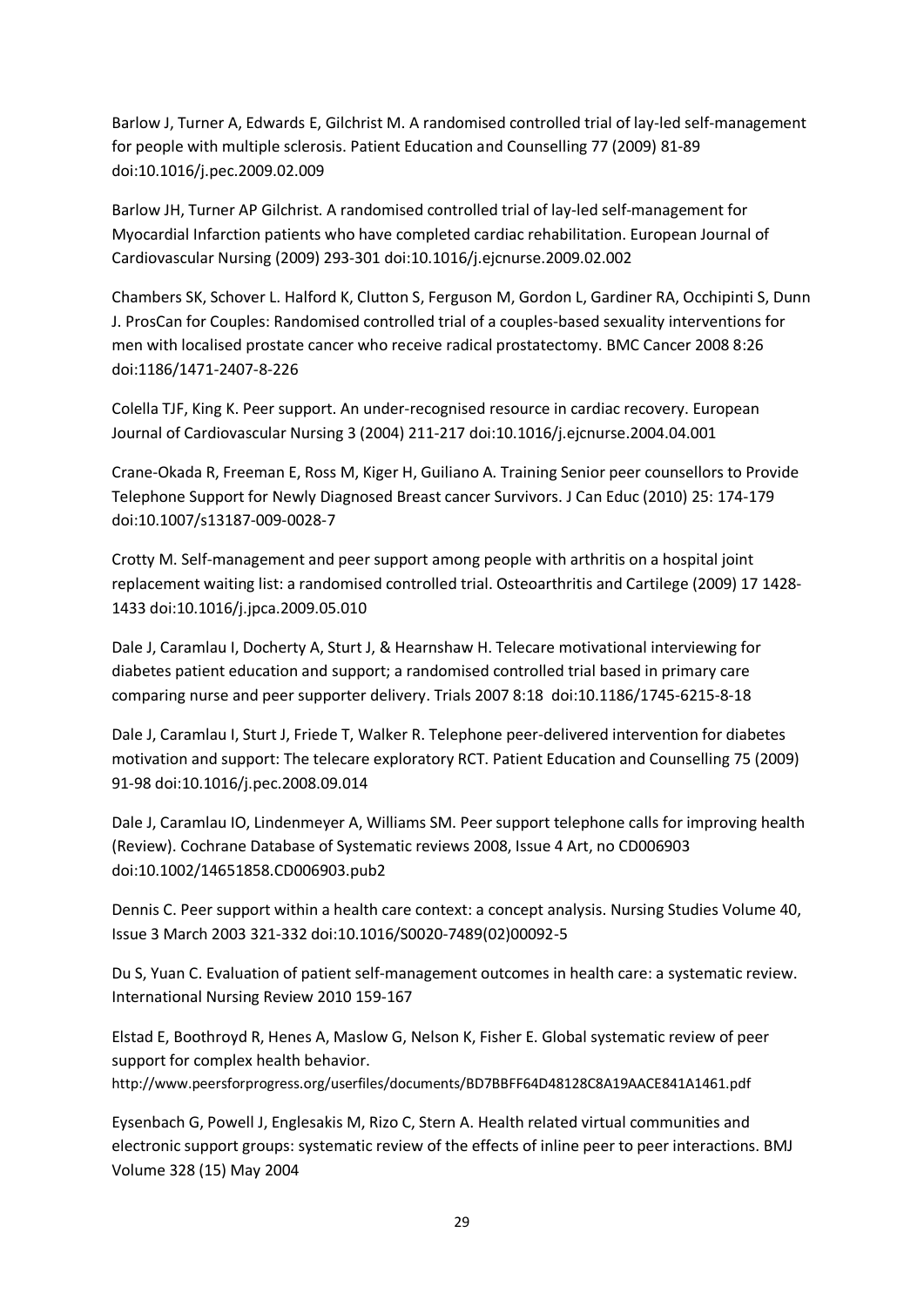Eysenbach G, Powell J, Rizo C, Stern A. health related virtual communities and electronic support groups: systematic review of the effects of online peer to peer interactions. BMJ 2004 328 doi:10.1136/bmj.328.7449.1166

Foster G, Taylor SJC, Eldridge S, Ramsay J, Griffiths CJ. Self-management education programmes by lay leaders for people with chronic conditions (Review). The Cochrane Collaboration 2009

Franks P, Chapman B, Duberstein P, Jerant A. Five factor model personality factors moderated the effects of an intervention to enhance chronic disease management self‐efficacy. Br J Health Psychol. 2009 September 14(Pt 3) 473‐487 doi:10.1348/135910708X360700

Fu D, Hua F, McGowan P, Yi‐e S, Lizhen Z, Huiqin Y, Jianjuo M, Shitai Z, Yongming D, Zhihua W. Implementation and quantitative evaluation of chronic disease self‐management programme in Shanghai, China: randomised controlled trial. Bulletin of the World Health Organisation 2003, 81 (3) 174‐182

Glasgow RE, Boles SM, McKay HG, Feil EG, Barrera M. The D‐Net diabetes self ‐management program: long term implementation, outcomes, and generalization results. Preventive Medicine 36 (2003) 410‐419 doi:10.1016/S0091‐7435(02)00056‐7

Glazier R, Bajcar J, Kennie NR, Willson K. A Systematic Review of Interventions to Improve Diabetic Care in Socially Disadvantaged Populations. Diabetes Care Volume 29 Number 7, July 2006 1675‐ 1688 doi:10.2337/dc05‐1942

Griffiths C, Foster G, Ramsay J, Eldridge S, Taylor S. How effective are expert patient (lay‐led) education programmes for chronic disease?. BMJ 16 June 2007 Volume 334 1254‐1256

Griffiths C, Motlib J, Azad A, Ramsay J, Eldridge S, Feder G, Khanam R, Munni R, Garrett M, Turner A, Barlow J. Randomised controlled trial of a lay-led self-management programme for Bangladeshi patients with a chronic disease. British Journal of General Practice November 2005 55 831‐837

Griffiths KM, Calear A, Banfield M, Tam A. Systematic Review on Internet Support Groups (ISGS) and Depression (2): What is known About Depression ISGs. Journal of Medical Internet Research 2009;11(3):e41 doi:10.2196/jmir.1303

Haas M, Groupp E, Muench J, Kraemer D, Brummel‐Smith K, Sharma R, Ganger B, Attwood M, Fairweather A. Chronic Disease Self‐Management Program for Low Back Pain in the Elderly. Journal of Manipulative and Physiological Therapeutics Volume 28, 4 228‐237

Heisler M. Different models to mobilize peer support to improve diabetes self-management and clinical outcomes: evidence, logistics, evaluation considerations and needs for future research. Family Practice 2010 27 i23‐i32 doi:10.1093/fampra/cmp003

Heisler M. Overview of Peer Support Models to Improve Diabetes Self‐Management and Clinical Outcomes. Diabetes Spectrum Volume 20, Number4, 2007 214‐221

Hoey LM, Ieropoli SC, White VM, Jefford M. Systematic review of peer-support programs for people with cancer. Patient Education and Counseling 70 (2008) 315‐337 doi:10.1016/j.pec.2007.11.016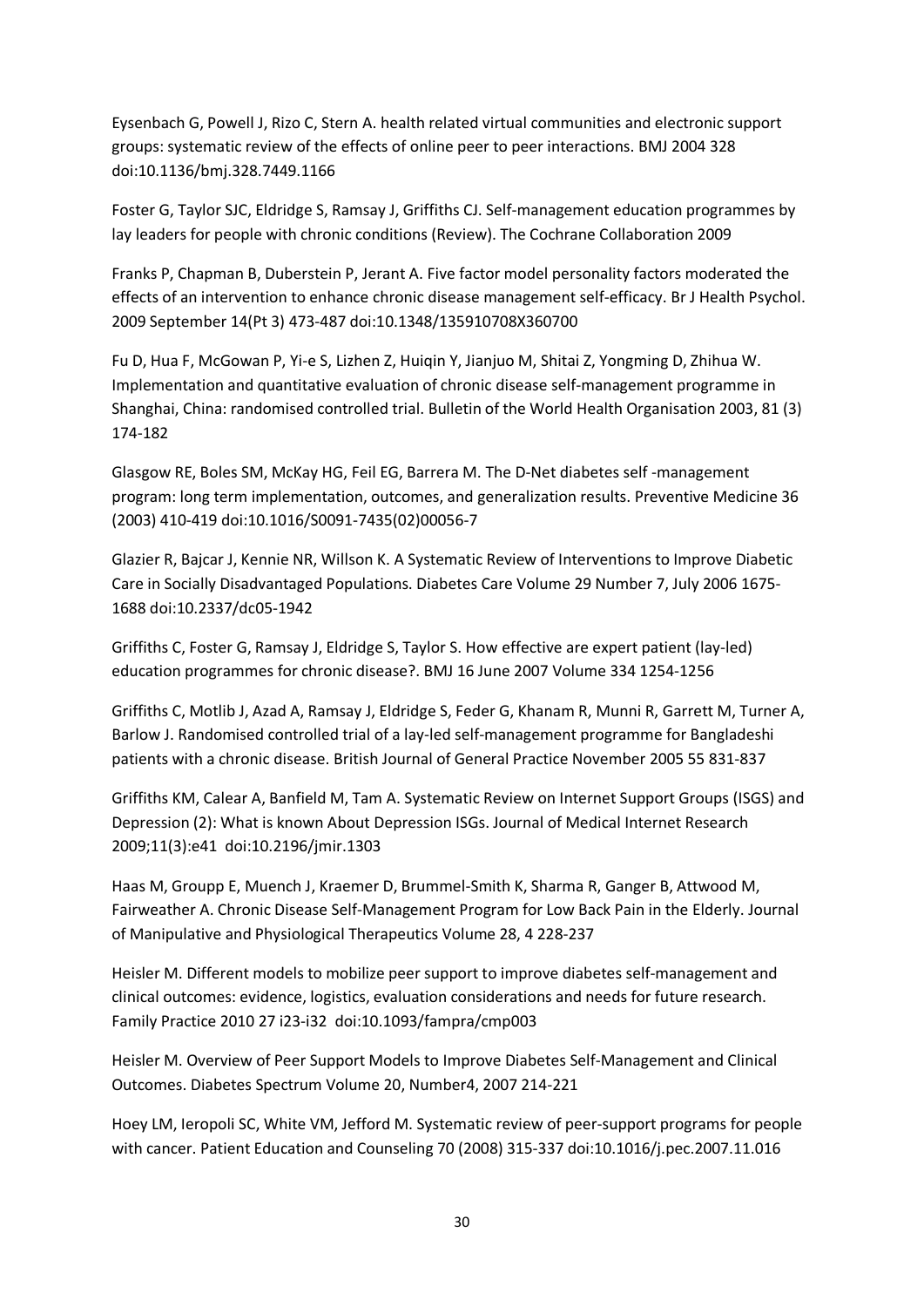Høybe MT, Dalton SO, Deltour I, Bidstrup PE, Frederiksen K, Johansen C. Effect of Internet peer‐ support groups on psychosocial adjustment to cancer: a randomised study. British Journal of Cancer (2010) 102 1348‐1354 doi:10.1038/sj.bjc.6605646

Ieropoli SC White VM, Jefford M& Akkermann D. What models of peer support do people with colorectal cancer prefer?. European Journal of Cancer Care 2010 doi:10.1111/j.1365‐ 2354.2010.01218.x

Jerant A, Moore‐Hill M, Franks P. Home‐Based Peer‐Led Chronic Illness Self‐Management Training: Findings From a 1‐Year Randomized Controlled Trial. Annals of Family Medicine Vol 7 No. 4 July/August 2009 doi:10.1370/afm.996

Joseph DH, Griffin M, Hall RF, Doherty Sullivan E. Peer Coaching: An intervention for Individuals Struggling with Diabetes. The Diabetes Educator 2001 vol 27 no 6 703‐710

Kennedy A, Reees D, Bower P, Lee V, Middleton E, Richardson G, Gardner C, Gately C, Rogers A. The effectiveness and cost effectiveness of a national lay-led self care support programme for patients with long-term conditions: a pragmatic randomised controlled trial. Journal of Epidemiology and Community Health 2007 61: 254‐261 doi:10.1136/jech.2006.053538

Lamb SE, Bartlett HP, Ashley A, Bird W. Can lay-led walking programmes increase physical activity in middle aged adults? A randomised controlled trial. Journal of Epidemiology and Community Health 2002; 56 246‐252

Lorig K, Ritter P, Villa FJ, Armas J. Community-based Peer-led Self-management: A Randomized Trial. The Diabetes Educator 30 April 2009 doi:10.1177/0145721709335006

Lorig K, Ritter PL, Villa F, Piette J. Spanish Diabetes Self Management With and Without Automated Telephone Reinforcement Two Randomised Trials. Diabetes Care Volume 31, Number 3, March 2008 doi:10.2337/dc07‐1313

Macvean ML, White VM, Sanson‐Fisher R. One‐to‐one volunteer support programs for people with cancer: A review of the literature. Patient and Education Counselling 70 (2008) 10‐24 doi:10.1016/j.pec.2007.08.005

Mitchell Funnell M. Peer Based behavioural strategies to improve chronic disease self‐management and clinical outcomes: evidence, logistics, evaluation considerations and needs for future research. Family Practice Advance Access 9 June 2009 doi:10.1093/fampra/cmp027

Murrock CJ, Higgins PA, Killion C. Dance and Peer Support to Improve Diabetes Outcomes in African American Women. The Diabetes Educator Volume 35, Number 6 Nov/Dec 2009 doi:10.1177/0145721709343322

Newbould J, Taylor D, Bury M. Lay‐led self‐management in chronic illness: a review of the evidence. Chronic Illness 2006 2: 249 doi:10.1177/17423953060020040401

Parry M, Watt‐Wilson J. Peer support intervention trials for individuals with heart disease: A systematic review. European Journal of Cardiovascular Nursing 9 (2010) 57‐67